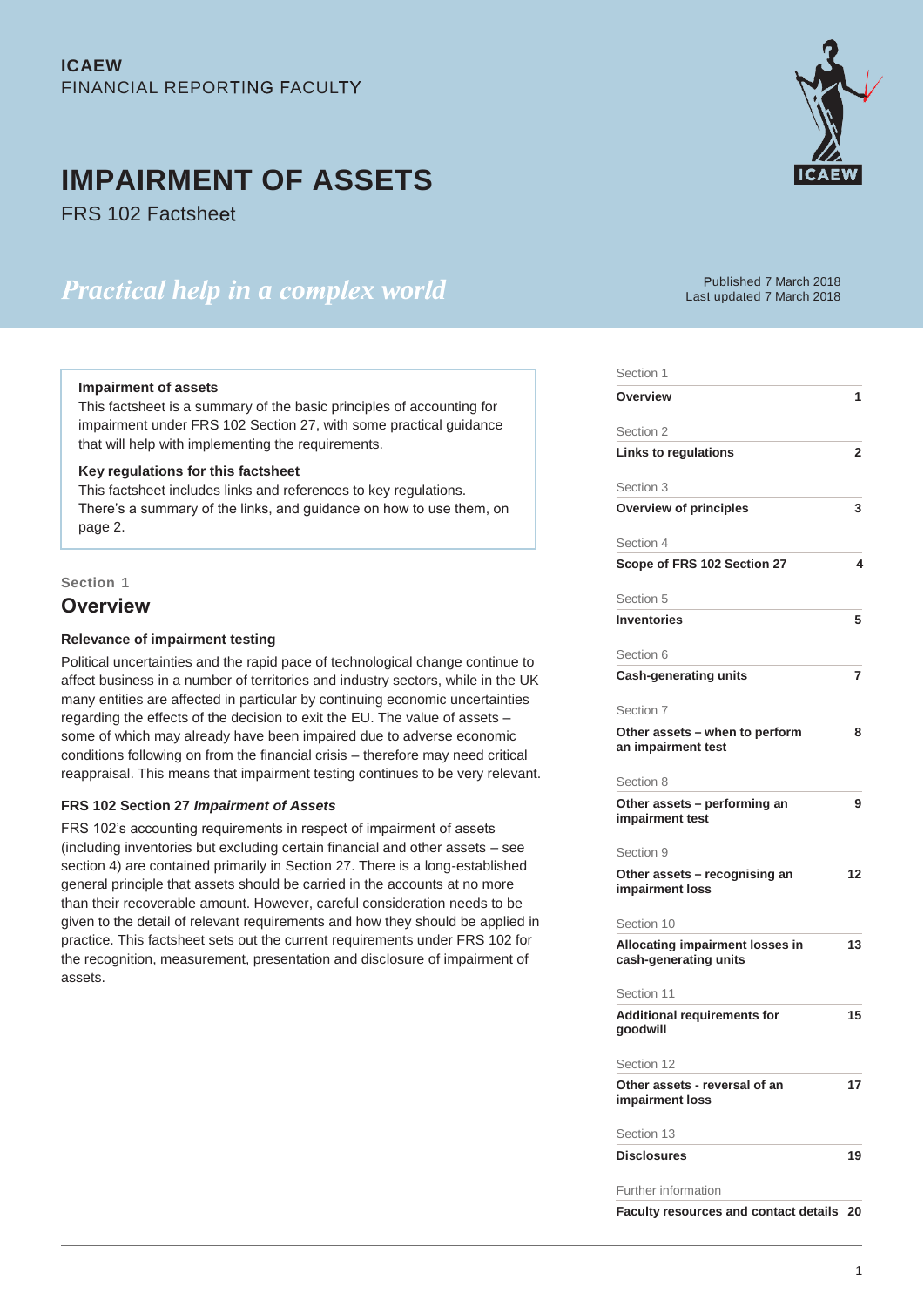# **Section 2 Links to regulations**

# **Using the links and margin notes in this document**

The margin notes in this factsheet identify relevant sections of standards and other regulations – these sections cannot be considered in isolation when applying them in practice.

You might find it useful to download, or print out, relevant section(s) of the standard(s) so that you can refer to them when using this document.

#### **Make sure that you use the right version of the regulations or standards**

Standards and regulations are often updated and amended, and may have transitional provisions. It is important to use the right version, and to make sure that it applies to the relevant time period. The standards below are linked to the faculty's standards tracker which shows when standards were amended, and when amendments come into effect. Links are then provided to the version of the standard relevant to specific time periods.

# **Standards**

**Key regulations for this factsheet**

FRS 102 *[The Financial Reporting Standard applicable in the UK and Republic of Ireland](http://www.icaew.com/en/technical/financial-reporting/new-uk-gaap/frs-102-the-financial-reporting-standard)*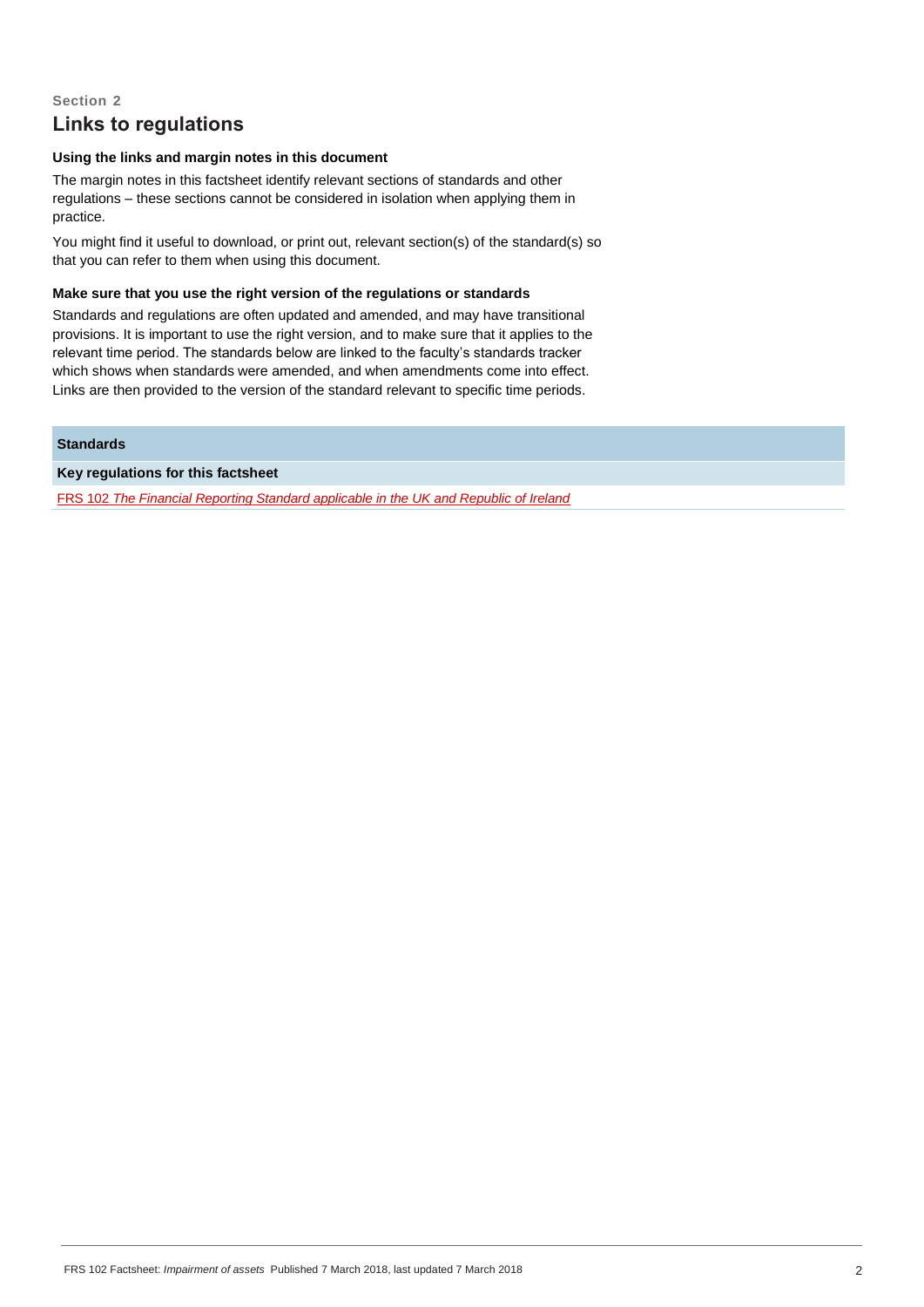# **Overview of principles Underlying principle and structure of FRS 102 Section 27** The principle of FRS 102 as set out in Section 27 is that assets should not be carried in the balance sheet at more than their recoverable amount. Section 27 deals with the impairment of inventories separately from the impairment of other assets within its scope (see section 4). This reflects the fact that the recoverable amount of inventories is determined differently from the way it is determined for other assets. **Impairment of inventories** Inventory must be tested for impairment at each reporting date. Inventory is impaired when selling price less costs to complete and sell is lower than carrying value. Impairment losses must be recognised immediately in profit or loss. The detailed requirements in respect of the impairment of inventories are set out in section 5 of this factsheet. **Impairment of other assets within scope** In this factsheet, reference to 'other assets' means all assets within the scope of FRS 102 Section 27 other than inventories. FRS 102 Section 27 requires an assessment at each reporting date of whether there is any indication that an asset within its scope may be impaired. It is only when there is such an indication that the entity is required to estimate the asset's recoverable amount. Impairment losses are recognised in profit or loss unless recognised in other comprehensive income against any revaluation surplus related to the asset. Explanations of each stage of the impairment accounting process for assets other than inventories are set out in sections 6 to 12 below. **Cash-generating units**  If it is not possible to estimate the recoverable amount of an individual asset, an entity applies the requirements in respect of impairment at the level of the cash-generating unit (CGU) to which the asset belongs. There are particular considerations when applying the requirements of FRS 102 Section 27 to CGUs, so these are set out separately in sections 6 and 10 below. In particular, section 6 considers how to identify CGUs and section 10 **Asset or CGU impaired when Carrying amount Recoverable amount Recoverable amount Recoverable amount** Higher of: **Value in use** Present value of the future cash flows expected to be derived from an asset or **CGU Fair value less costs to sell** Amount obtainable from sale in an arm's length transaction between knowledgeable, willing parties, less the costs of disposal exceeds FRS 102.27.2 FRS 102.27.7 FRS 102.27.1 FRS 102.27.6 FRS 102.27.8

i) first against any goodwill allocated to the CGU;

order:

**Section 3**

ii) then against the other assets of the CGU on a pro rata basis.

explains that any impairment loss must be allocated to the assets in the CGU in a specific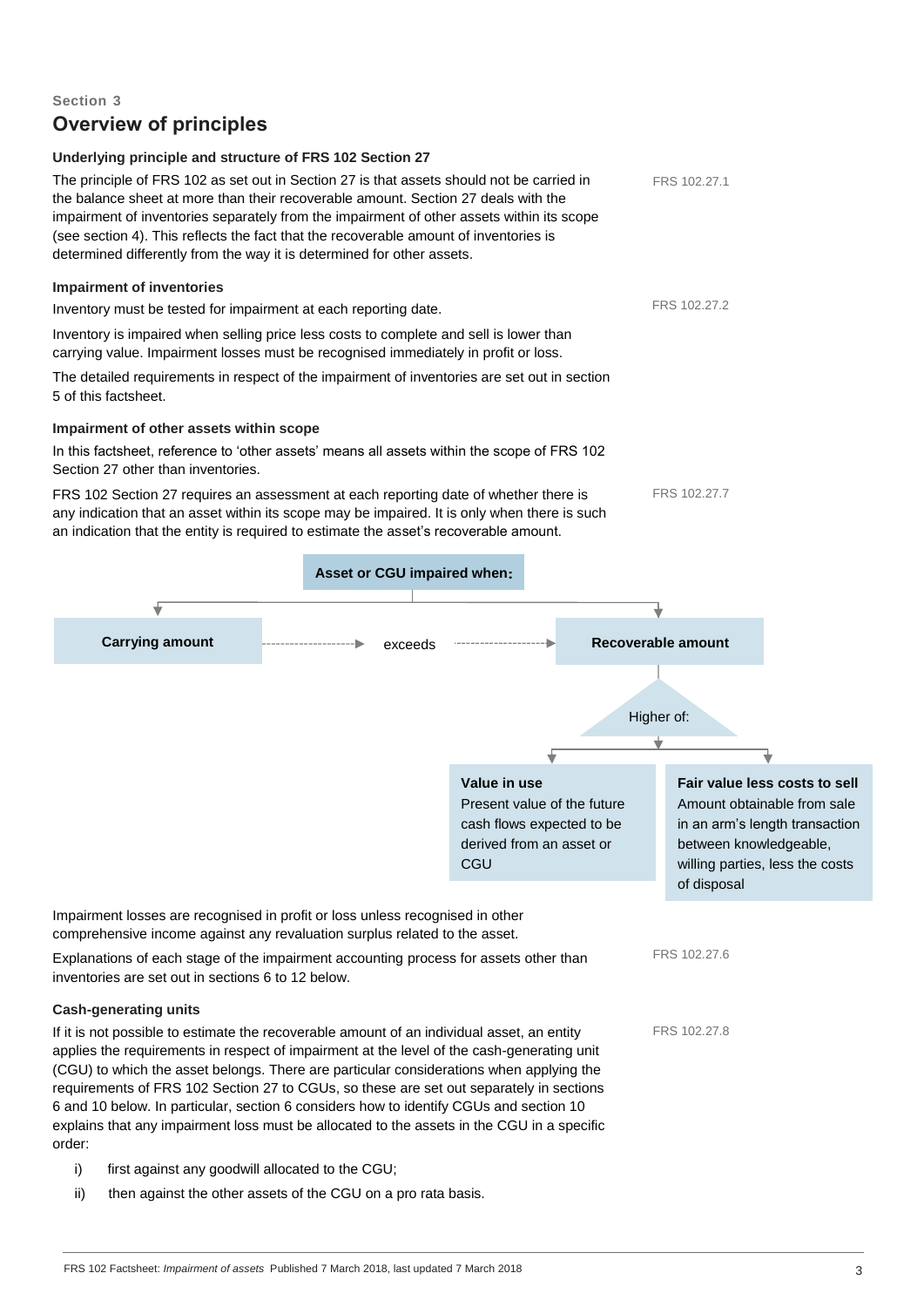# **Section 4 Scope of FRS 102 Section 27**

# **Scope exclusions**

In general FRS 102 Section 27 applies in accounting for the impairment of all assets. However, there are some specific exclusions for assets which are covered in other sections of FRS 102:

- (a) assets arising from construction contracts (covered in FRS 102 Section 23 *Revenue*);
- (b) deferred tax assets (FRS 102 Section 29 *Income Tax*);
- (c) assets arising from employee benefits (FRS 102 Section 28 *Employee Benefits*);
- (d) financial assets within the scope of FRS 102 Section 11 *Basic Financial Instruments* or Section 12 *Other Financial Instruments Issues*;
- (e) investment property measured at fair value (FRS 102 Section 16 *Investment Property*);
- (f) biological assets measured at fair value less estimated costs to sell (FRS 102 Section 34 *Specialised Activities*); and
- (g) deferred acquisition costs and intangible assets arising from contracts within the scope of FRS 103 *Insurance Contracts*.

The effect of these scope exclusions is that, although Section 27 addresses the impairment of both fixed and current assets, in practice the only current assets to which the section is likely to apply are inventories (stock).

Investments in subsidiaries, associates and joint ventures are within the scope of Section 27 to the extent that they are measured using the cost model under the accounting policy election afforded by FRS 102 Sections 9 *Consolidated and Separate Financial Statements*, 14 *Investments in Associates* and 15 *Investments in Joint Ventures*. When such investments are carried at fair value the concept of impairment is not relevant.

Investments in associates and joint ventures accounted for using the equity method are tested for impairment in accordance with Section 27 as a single asset.

FRS 102.14.8 (d)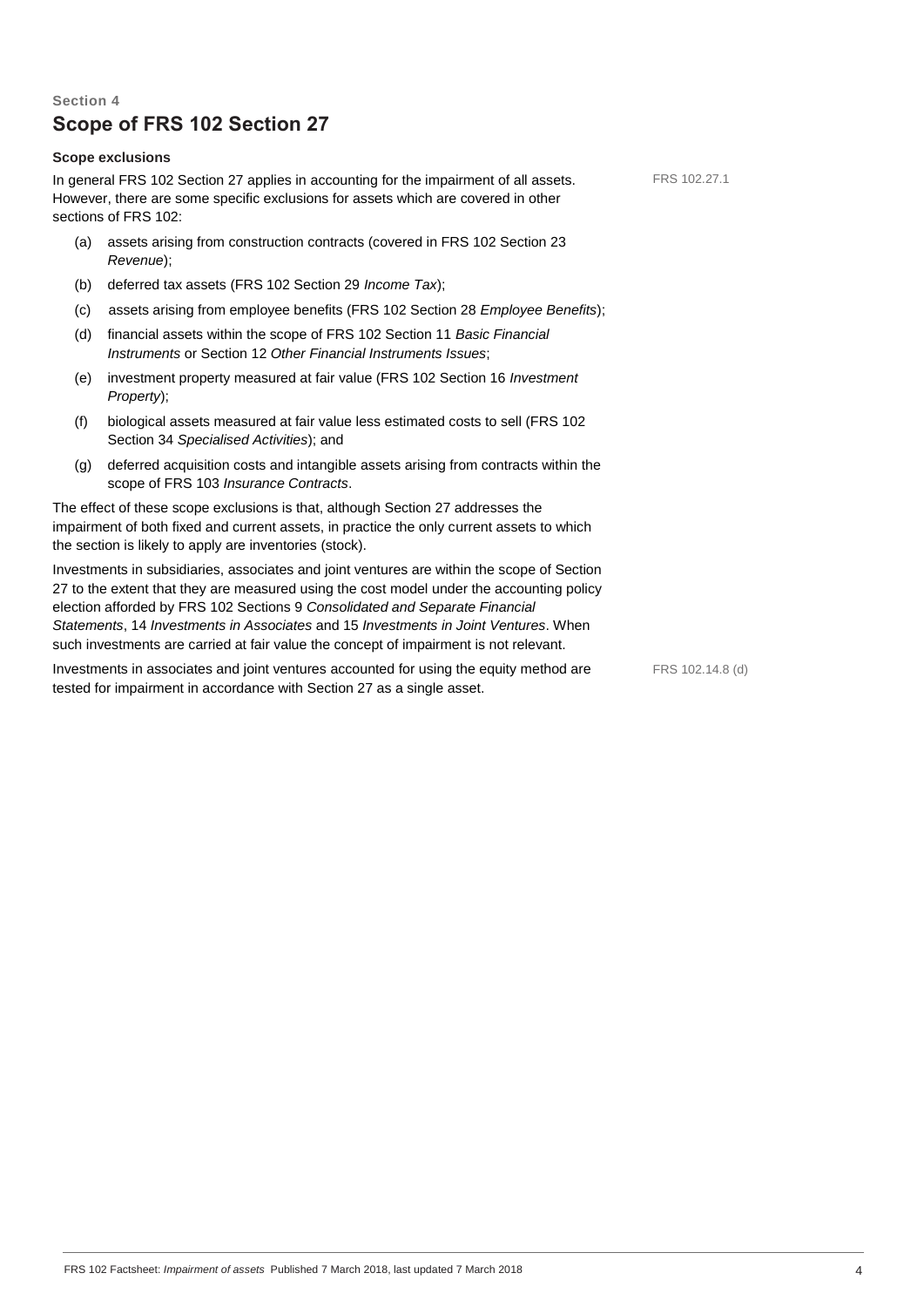# **Inventories**

#### **The requirement to impair inventories**

must assess at each reporting date whether any inventories are impaired. FRS 102 Section 13 *Inventories* indicates that impairment may arise due to damage, obsolescence or declining selling prices. The assessment is made by comparing the carrying amount of inventories with their selling price less costs to complete and sell. When selling price less costs to complete and sell is lower than carrying value, the inventory is impaired and the carrying amount must be reduced to that lower amount. **Definition of selling price less costs to complete and sell** 'Selling price less costs to complete and sell' is not a defined term in FRS 102 and Section 27 does not provide any explanations or guidance as to how to determine the relevant amount. Entities will need to use the most reliable evidence available to make the assessment. This includes evidence from the post-balance sheet period, to the extent it provides evidence of conditions that existed at the reporting date. **Practical tip: estimating selling price less costs to complete and sell**  Although the term selling price less costs to complete and sell may be unfamiliar, its meaning is broadly similar to the potentially more familiar term 'net realisable value'. FRS 102.27.2

In assessing selling price entities should consider the purpose of the inventory; for example, if inventory has been produced to fulfil a particular sales contract, then it is only the sales price stipulated in that contract that is relevant for the impairment assessment.

The requirements in respect of the impairment of inventories are relatively brief. Entities

Costs to complete and sell would include direct and incremental costs. More judgement will be required to conclude whether it is appropriate to include an allocation of overheads in costs to complete and sell.

#### **Practical tip: raw materials**

When considering raw materials and other parts used in finished goods, even if current market price is below cost, no impairment is required if the related finished goods can be sold above cost. Conversely, when finished goods are impaired, work in progress and raw materials should be reviewed to determine whether they too are impaired.

#### **Level of aggregation of the assessment**

The assessment as to whether inventory is impaired is made for each item of inventory separately. However, if it is impracticable to determine the selling price less costs to complete and sell for inventories on an item by item basis, then the standard permits the assessment to be made for a group of items.

An entity does not have complete freedom as to how it groups inventories for these purposes. Items of inventory grouped together must:

- relate to the same product line;
- have similar purposes or end uses; and
- be produced and marketed in the same geographical area.

A grouping of all finished goods together, for example, would not be acceptable unless they all met the criteria above.

### **Presentation of the debit**

Section 27 is clear that the reduction in carrying value of inventory represents an impairment loss and must be recognised immediately in profit or loss. The specific line item must be disclosed (see section 13 below), but generally this will be in cost of goods sold.

FRS 102.27.2

FRS 102.27.3

FRS 102.32.5 (b)

FRS 102.13.19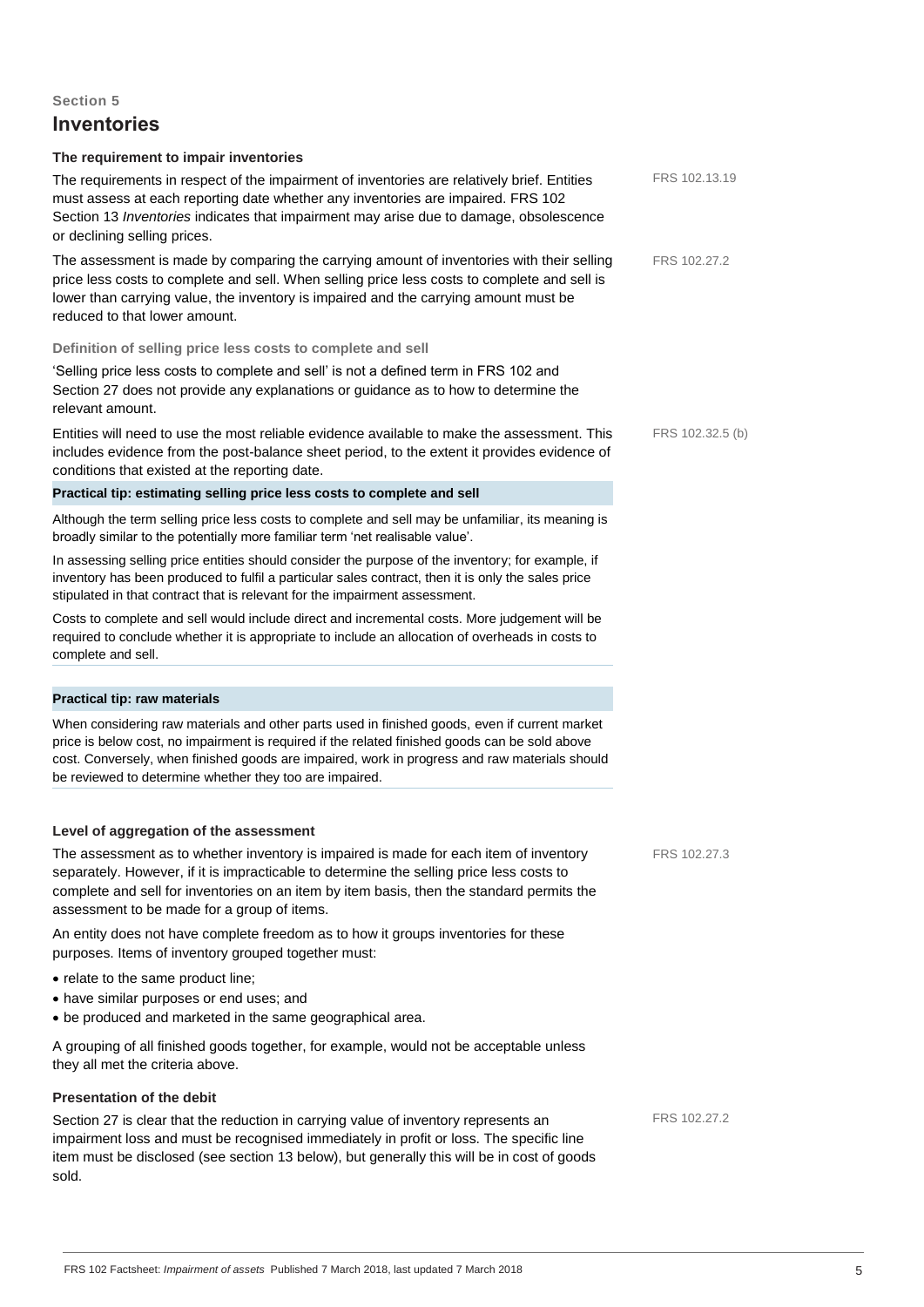# **Reversal of impairment**

At each reporting date an entity must make a new assessment of selling price less costs to complete and sell and consider whether any previous impairment needs to be reversed. A reversal of impairment is required when:

- the circumstances that previously caused the impairment no longer exist; or
- there is clear evidence of an increase in selling price less costs to complete and sell because of changed economic circumstances.

A reversal must be recognised to the extent necessary to ensure that the new carrying amount is the lower of cost and the revised selling price less costs to complete and sell. The amount of the reversal is therefore limited to the amount of the original impairment ie, the new carrying value cannot exceed original cost.

### **Practical tip: where does the credit go?**

Although not stated explicitly in the standard, generally accepted practice would be to recognise the credit from the reversal of impairment in the same line in the profit and loss account as the impairment was recognised. Generally, this will be in cost of goods sold. The line item in which the reversal is included must be disclosed (see section 13 below).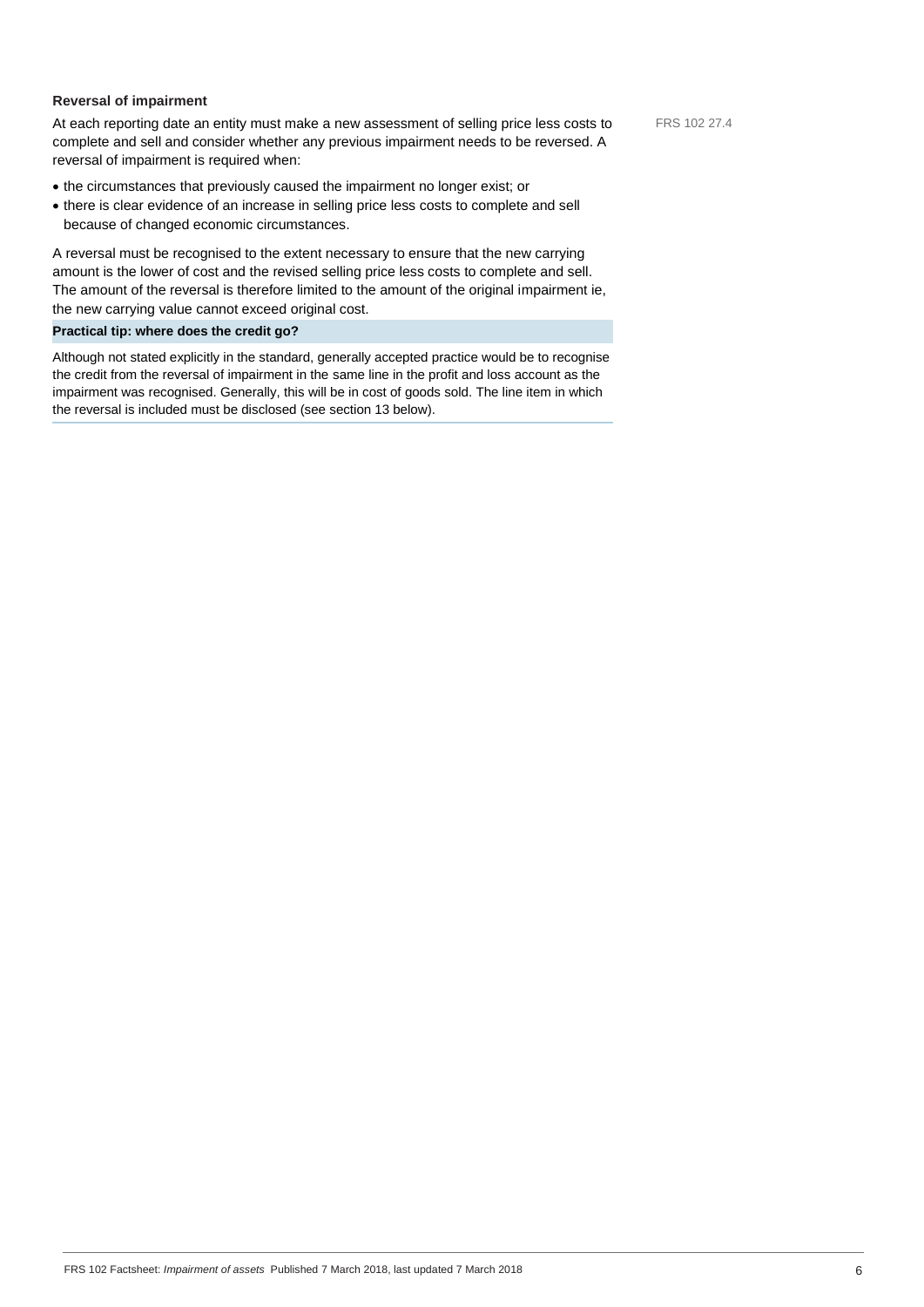# **Section 6 Cash-generating units**

# **Relevance of CGUs**

It may not always be possible to estimate recoverable amount for a single asset. While fair value less costs to sell will generally be determinable, measuring value in use requires cash flows to be forecast and individual assets do not always generate cash flows by themselves.

In such cases an entity has to estimate the recoverable amount of the CGU to which the asset belongs.

# **Practical tip: comparing like with like**

When estimating recoverable amount for a CGU, care must be taken to ensure that the cash flows used in any value in use calculation are consistent with the amounts used to determine the carrying amount. For example, if cash flows from working capital movements are included in the value in use calculations, then inventories, debtor and creditor balances should be included in the carrying amount of the CGU.

### **Identifying CGUs**

An asset's CGU is the smallest identifiable group of assets that includes the asset and generates cash inflows that are largely independent of the cash inflows from other assets or groups of assets.

# **Practical tip: identifying CGUs**

The standard is clear that in identifying CGUs the focus is on cash inflows rather than cash outflows. Income streams are likely to follow the way in which management monitors and makes decisions about the business. Unique intangible assets such as brands are often used to identify CGUs, as are major products and services.

#### **Practical tip: how many CGUs?**

There is no 'right' number of CGUs. How many an individual entity will have will depend on the nature of its business and how its operations are structured. While there will always be an element of judgement involved when it comes to identifying CGUs, it is important to remember that the CGU's income stream should be largely independent of the reporting entity's other income streams.

#### **Practical tip: disposals**

When an asset is to be disposed of, its income stream – though not necessarily its expenses – will be independent of the income stream of other assets. Therefore, the asset should be assessed for impairment in its own right, rather than as part of a CGU.

FRS 102 27.8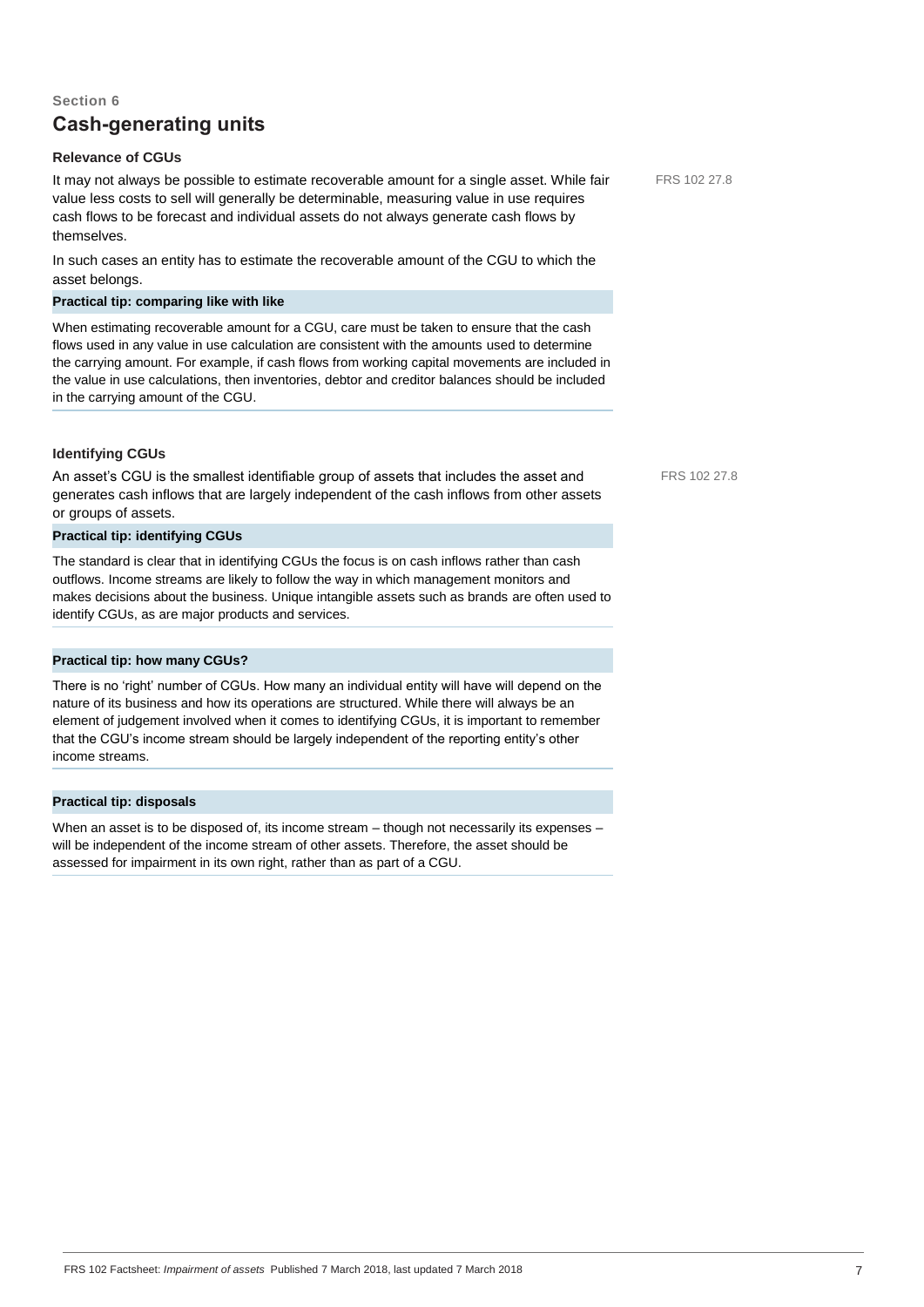# **Other assets – when to perform an impairment test**

# **Frequency of impairment testing for assets other than inventories**

| FRS 102 Section 27 requires an assessment at each reporting date of whether there is<br>any indication that an asset within its scope may be impaired. Unlike inventories (which<br>must be tested for impairment at each reporting date), it is only when there is such an<br>indication that the entity is required to estimate the asset's recoverable amount.                                                                                                                                                                                                                                                                   | FRS 102.27.7 |
|-------------------------------------------------------------------------------------------------------------------------------------------------------------------------------------------------------------------------------------------------------------------------------------------------------------------------------------------------------------------------------------------------------------------------------------------------------------------------------------------------------------------------------------------------------------------------------------------------------------------------------------|--------------|
| In this section, references to an 'asset' should be read as references also to a CGU.                                                                                                                                                                                                                                                                                                                                                                                                                                                                                                                                               |              |
| <b>Indicators of impairment</b>                                                                                                                                                                                                                                                                                                                                                                                                                                                                                                                                                                                                     |              |
| Section 27 gives the following sources of information that an entity must consider, as a<br>minimum, when assessing whether there is any indication that an asset may be impaired:                                                                                                                                                                                                                                                                                                                                                                                                                                                  | FRS 102.27.9 |
| <b>External factors</b>                                                                                                                                                                                                                                                                                                                                                                                                                                                                                                                                                                                                             |              |
| • A significant decline in market value of an asset during the period.<br>• A significant adverse change in the technological, market, economic or legal<br>environment in which the entity operates or in the market to which an asset is dedicated.<br>• An increase in market interest rates in the period, leading to a material decline in an<br>asset's value in use or fair value less costs to sell.<br>• An excess of book value over estimated fair value for the entity as a whole.<br>• An aggregate carrying value of all CGUs in excess of market capitalisation.<br>• An issue of shares at below 'net asset' price. |              |
| Internal factors                                                                                                                                                                                                                                                                                                                                                                                                                                                                                                                                                                                                                    |              |
| • Evidence of physical damage or obsolescence.<br>• A significant adverse change in the extent or manner of use of an asset (eg, plans to<br>restructure or discontinue operations, dispose of an asset or reassess its useful life).<br>• Evidence that the economic performance of an asset (the related operating results and<br>cash flows) is or will be worse than expected.<br>• A current period or forecast loss for a CGU.                                                                                                                                                                                                |              |
| Practical tip: relevance of impairment indicator                                                                                                                                                                                                                                                                                                                                                                                                                                                                                                                                                                                    |              |
| The above indicators trigger an impairment review only when they are relevant to the<br>measurement of the particular assets. For example, changes in short-term interest rates might<br>not affect the recoverable amount of long-term assets.                                                                                                                                                                                                                                                                                                                                                                                     |              |
| Practical tip: indicators of impairment                                                                                                                                                                                                                                                                                                                                                                                                                                                                                                                                                                                             |              |
|                                                                                                                                                                                                                                                                                                                                                                                                                                                                                                                                                                                                                                     |              |
| Indications of impairment could potentially arise from:<br>· increases in interest rates:                                                                                                                                                                                                                                                                                                                                                                                                                                                                                                                                           |              |
| • changes in selling prices or costs arising from movements in exchange rates;<br>· continued political instability; or<br>· economic uncertainties related to the effects of the decision to exit the EU.                                                                                                                                                                                                                                                                                                                                                                                                                          |              |
|                                                                                                                                                                                                                                                                                                                                                                                                                                                                                                                                                                                                                                     |              |

When an indicator of impairment is identified, even when there is no resulting impairment loss, it is appropriate to review the useful lives, depreciation or amortisation method and residual values for fixed assets affected, as these may have changed.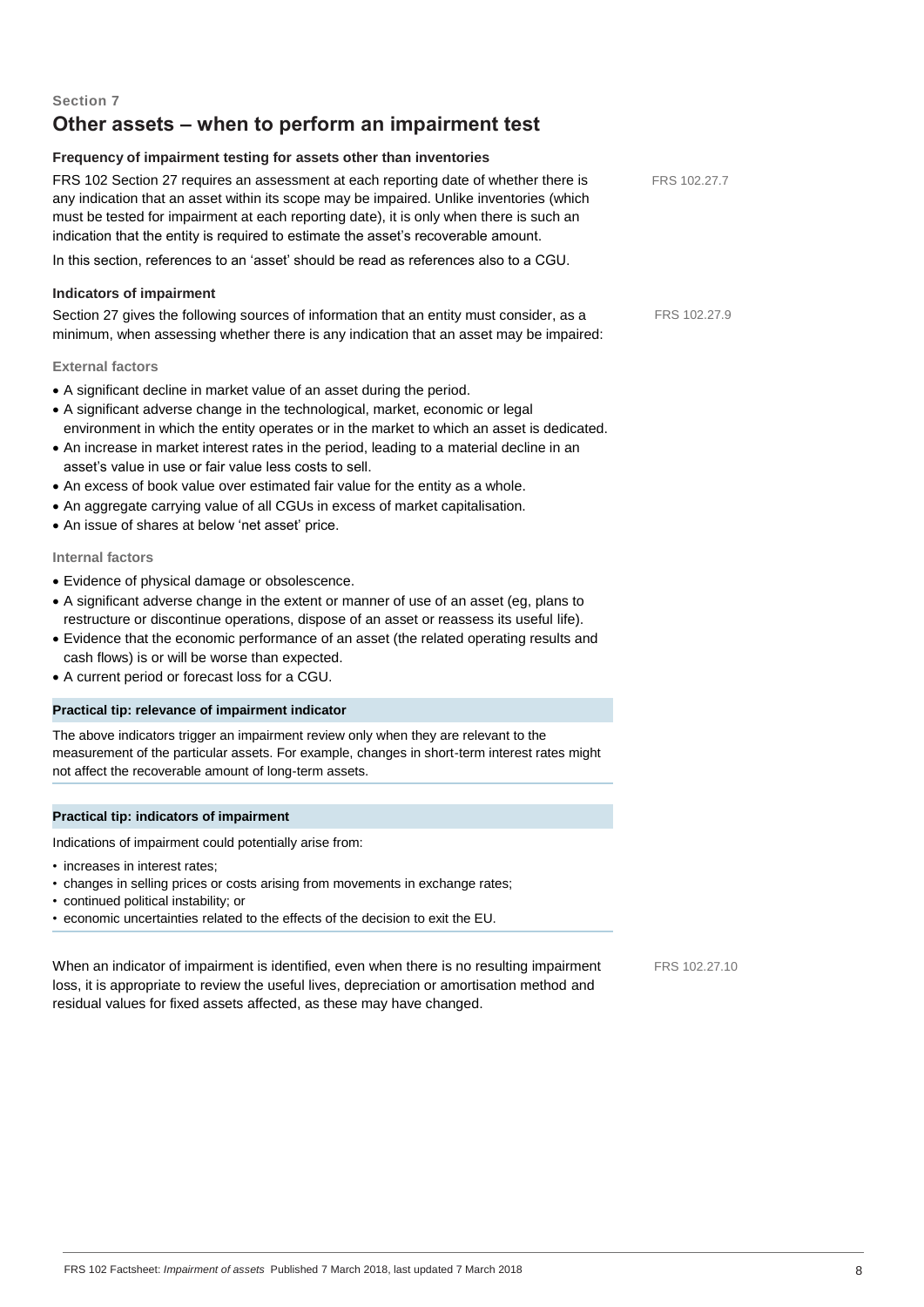# **Section 8 Other assets – performing an impairment test**

# **The basic principle**

incremental costs.

| An impairment test involves comparing an asset's carrying amount in the balance sheet<br>with its recoverable amount.                                                                                                                                                                                                                                                                                                                                                                                                                                                                                                                                                 | FRS 102.27.1, 21             |
|-----------------------------------------------------------------------------------------------------------------------------------------------------------------------------------------------------------------------------------------------------------------------------------------------------------------------------------------------------------------------------------------------------------------------------------------------------------------------------------------------------------------------------------------------------------------------------------------------------------------------------------------------------------------------|------------------------------|
| In this section, references to an 'asset' should be read as references also to a CGU.                                                                                                                                                                                                                                                                                                                                                                                                                                                                                                                                                                                 |                              |
| Determining an asset's recoverable amount                                                                                                                                                                                                                                                                                                                                                                                                                                                                                                                                                                                                                             |                              |
| Recoverable amount is the higher of fair value less costs to sell and value in use. For<br>many assets used within the business the value in use is likely to be higher than the fair<br>value less costs to sell. For example, the fair value less costs to sell of a motor vehicle<br>might be lower than its carrying amount, but if it can be used profitably in the business<br>over its useful economic life then it is unlikely to be impaired.                                                                                                                                                                                                                | FRS 102.27.11-12             |
| When assessing recoverable amount, it is not always necessary to determine both fair<br>value less costs to sell and value in use. This is because if one of these amounts is higher<br>than carrying amount in the balance sheet, then there is no impairment and there is no<br>need to estimate the other amount.                                                                                                                                                                                                                                                                                                                                                  |                              |
| When there is no reason to believe that value in use materially exceeds fair value less<br>costs to sell, the standard permits an entity to use fair value less costs to sell as the<br>recoverable amount. This assumption is likely to be valid for, say, an asset held for<br>disposal.                                                                                                                                                                                                                                                                                                                                                                            | FRS 102.27.13                |
| Calculating fair value less costs to sell                                                                                                                                                                                                                                                                                                                                                                                                                                                                                                                                                                                                                             |                              |
| Fair value less costs to sell is defined as the amount obtainable from the sale of an asset<br>in an arm's length transaction between knowledgeable, willing parties, less the costs of<br>disposal.                                                                                                                                                                                                                                                                                                                                                                                                                                                                  | FRS 102.27.14                |
| The best evidence of fair value less costs to sell is a price in a binding arm's length sale<br>agreement or a market price in an active market.                                                                                                                                                                                                                                                                                                                                                                                                                                                                                                                      |                              |
| An active market is defined in the glossary to FRS 102 and is one in which the items<br>traded are homogeneous, willing buyers and sellers can normally be found at any time and<br>prices are available to the public. Very few assets for which impairment testing is relevant<br>are traded in an active market.                                                                                                                                                                                                                                                                                                                                                   | FRS 102 Appendix I: Glossary |
| If there is neither an active market for the asset nor a binding sale agreement, then fair<br>value less costs to sell must be based on the best information available. This could<br>include, for example, recent transactions for similar assets in the same industry, or cash<br>flow projections of receipts and expenditure. Whatever method is used, however, the<br>assumptions applied should be consistent with those that a third party would make. This<br>means that they might include expectations of future changes - in use, for example - that<br>would not be permitted under the restrictions imposed on value in use calculations (see<br>below). | FRS 102.27.14                |
| The standard makes it clear that an entity must take into account any restrictions imposed<br>over the asset. In other words, if restrictions over use would also apply to any potential<br>purchaser, then the amount obtainable from sale of the asset may be lower than for that of<br>an asset that is not subject to any restrictions.                                                                                                                                                                                                                                                                                                                           | FRS 102.27.14A               |
| Practical tip: what costs of disposal should be included?                                                                                                                                                                                                                                                                                                                                                                                                                                                                                                                                                                                                             |                              |
| Other than clarifying that costs to sell include the cost of obtaining relaxation of any restriction<br>imposed on the asset, when necessary to enable the asset to be sold, the standard does not<br>provide any guidance on what costs of disposal should be included. However, it is generally<br>accepted that only direct and incremental costs - for example legal costs, transaction taxes and                                                                                                                                                                                                                                                                 |                              |

costs of moving the asset – should be included. Reorganisation expenses and employee termination benefits following a disposal, for example, are generally not considered direct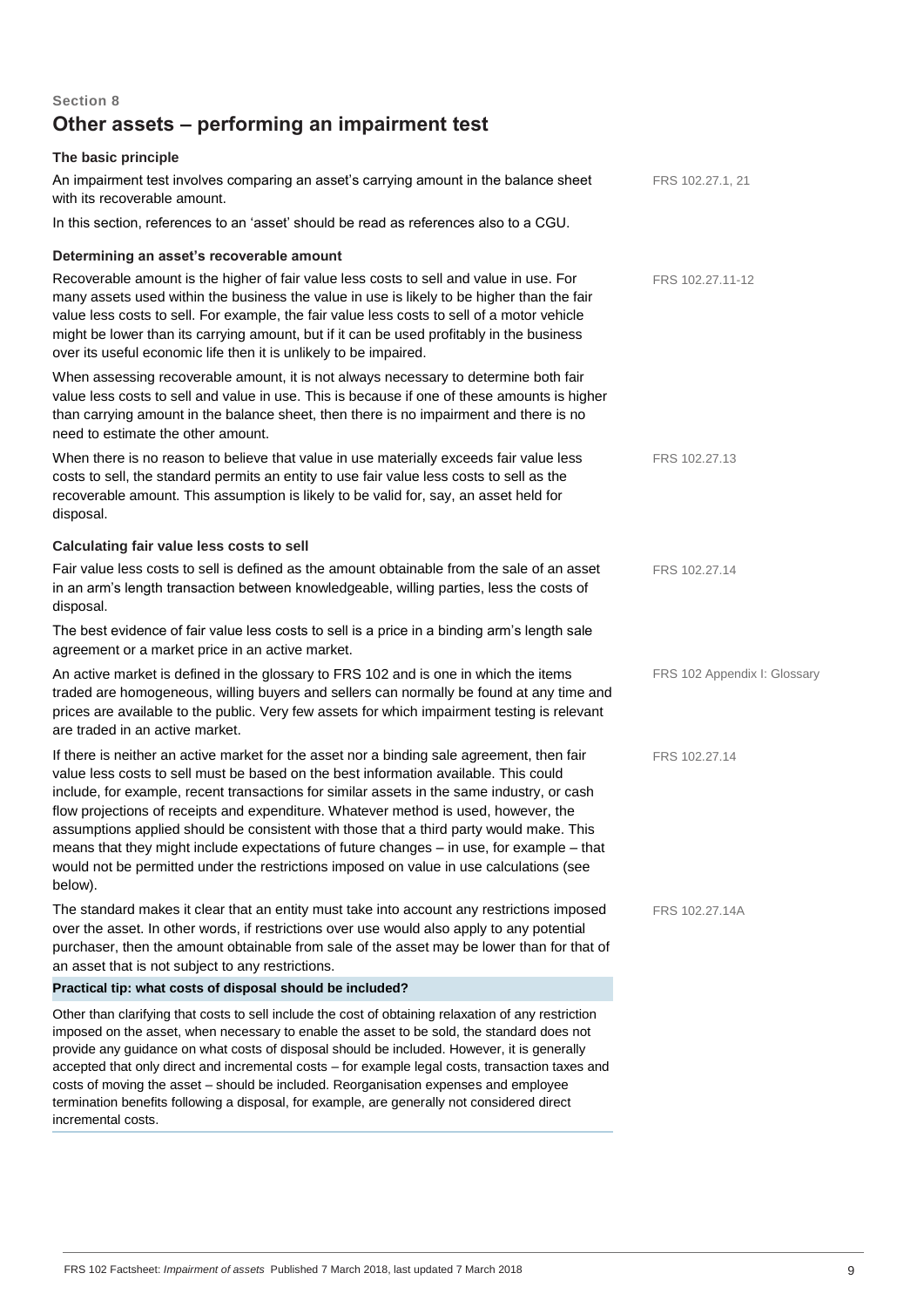#### **Calculating value in use**

Value in use is the present value of the future cash flows expected to be derived from the asset. The calculation involves two steps:

- estimating future cash inflows and outflows from the use and ultimate disposal of the asset; and
- applying an appropriate discount rate to those cash flows.

#### **Cash flows – considerations**

- Cash flows should reflect expectations about possible variations in amount or timing of the cash flows.
- Cash outflows should include those necessarily incurred to generate the cash inflows and that can be directly attributed, or allocated on a reasonable and consistent basis, to the asset. Cash outflows should therefore include those required to maintain the asset's current standard of performance, for example maintenance expenses and the cost of replacing components.
- Cash flows should not include financing or income tax cash flows.
- Recent budgets or forecasts may be used to estimate cash flows and extrapolations may be used for projections beyond the period covered by the budgets or forecasts. In making such extrapolations, an entity should assume a steady or declining growth rate, unless an increasing rate can be justified.
- Expected cash flows should be based on the asset's current condition and should not reflect future restructuring to which the entity is not yet committed or enhancements to the asset's performance.

#### **Practical tip: cash flow forecasts for impairment testing**

As a result of these requirements, it may be necessary to prepare additional cash flow forecasts specially for the purposes of the value in use calculation, in order to exclude any income or costs arising from, for example, planned enhancements to the asset's performance included in recent budgets or forecasts.

#### **Discount rate – considerations**

- The discount rate should reflect the time value of money, represented by the current market risk-free rate.
- The risk-free rate should then be adjusted to reflect the uncertainty inherent in the cash flows and for other factors such as the illiquidity of the asset's cash flows.
- The discount rate should be a pre-tax rate.
- The discount rate used should not reflect risks for which the underlying cash flows have already been adjusted.

# **Practical tip: determining the discount rate – avoiding double-counting**

Determining an appropriate asset-specific discount rate is generally not easy. As a starting point an entity might use its incremental borrowing rate or weighted average cost of capital (WACC), adjusted for tax and any atypical features of the entity's capital structure. Specialist advice may well be required.

#### **Practical tip: foreign currencies**

Although not specifically addressed in FRS 102, it would be logical to estimate cash flows in the currency in which they will be generated and then discount them using a rate appropriate for that currency. It would then generally be appropriate to translate the present value using the spot exchange rate at the date of the value in use calculation, unless that rate was judged to be atypical.

FRS 102.27.15

FRS 102.27.17-19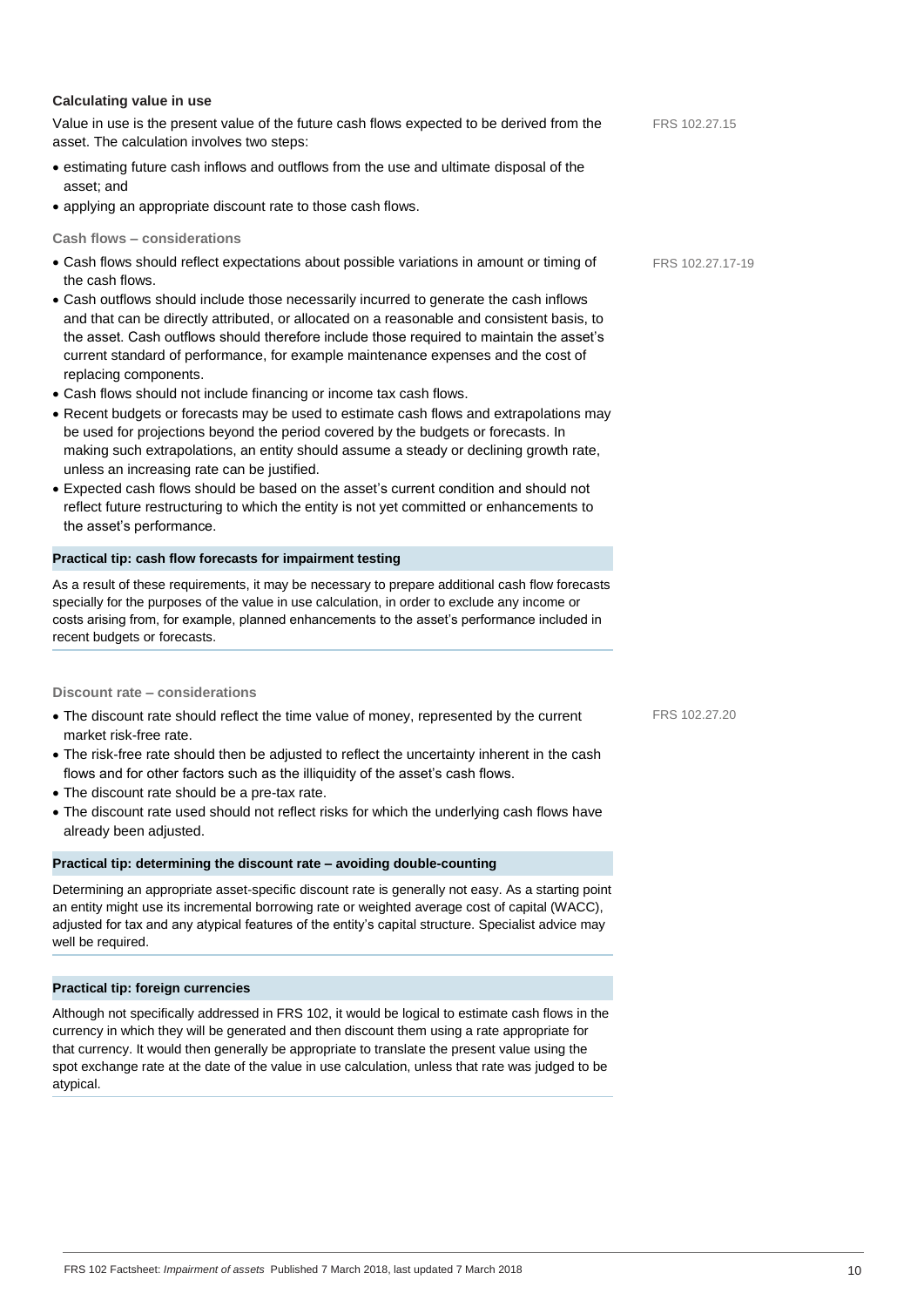#### **Central assets**

Certain assets do not generate cash flows independently but nevertheless contribute to the cash-generating activities of the entity and may be used by a number of CGUs, for example headquarters buildings. Such shared assets (sometimes referred to as 'corporate' or 'central' assets) are not addressed specifically by FRS 102 Section 27. However, accepted practice would be to allocate central assets to CGUs on a reasonable and consistent basis.

#### **Practical tip: allocating central assets**

When practicable, it is often most appropriate to allocate central assets by reference to the extent to which the assets are used, as illustrated in the example below.

However, in practice, some entities allocate central assets based on the respective carrying values of the net assets allocated directly to the individual CGUs, even though this may not always be representative of the amount of central resources consumed by the individual CGUs. Other common methods of allocating central assets include pro-rating based on relative turnover, contribution or sales units. Another approach could be used if it appropriately reflects the way in which the central asset contributes to the individual CGUs.

#### **Example: head office assets**

An entity has three divisions (A, B and C), each of which has been identified as a CGU. The net assets directly involved in each of the CGUs have carrying amounts of £300m, £450m and £500m respectively. In addition there are head office assets with a carrying value of £250m. An allocation of the head office assets to the CGUs is in this case based on the relative usage proportions. The relative proportion of the head office resources used by the CGUs is 2:3:5:

|                           | A   | в                                                                                                                              | С   | <b>Total</b> |
|---------------------------|-----|--------------------------------------------------------------------------------------------------------------------------------|-----|--------------|
|                           | £m  | £m                                                                                                                             | £m  | £m           |
| Net assets directly       |     |                                                                                                                                |     |              |
| attributable to the CGU   | 300 | 450                                                                                                                            | 500 | 1,250        |
| Allocation of head office |     | $\left[\frac{2}{10} \times 250\right]$ 50 $\left[\frac{3}{10} \times 250\right]$ 75 $\left[\frac{5}{10} \times 250\right]$ 125 |     | 250          |
| Total                     | 350 | 525                                                                                                                            | 625 | 1,500        |

If there were an indication of impairment relating to A, the recoverable amount would be compared to £350m rather than £300m. Similarly, the cash flows upon which the value in use of A is based would include the relevant portion of any cash outflows arising from central overheads.

#### **Practical tip: no reasonable and consistent basis of allocation to individual CGUs**

When central assets can't be allocated to CGUs on a reasonable and consistent basis, an alternative would be to exclude them from the CGUs and adopt a 'two step' approach.

The first step would be to perform impairment tests on the individual CGUs, excluding the unallocated central asset, and recognise any resulting impairment loss. The second step is then to combine the carrying value of all CGUs to which the central asset contributes (as adjusted for any impairment loss recognised in the first step) with the carrying value of that central asset, and compare it to the combined recoverable amount.

#### **Assets held for their service potential (applicable mainly to public benefit entities)**

Certain assets may be held primarily not for their ability to generate cash flows but for their service potential, that is, the capacity to provide services that contribute to achieving an entity's objectives. This is likely to apply mainly to public benefit entities. The standard explains that, for such assets, a cash-flow-driven valuation such as the standard value in use may not be appropriate. Instead, the amount of value in use is determined by the present value of the asset's remaining service potential plus any amount likely to be received from disposal. A measure reflecting the costs avoided by possession of the asset such as depreciated replacement cost may be suitable.

The Accounting Council's Advice to the FRC noted that central assets are not expected to be measured on the basis of their service potential.

FRS 102.27.20A

FRS 102 Accounting Council's Advice paragraph 143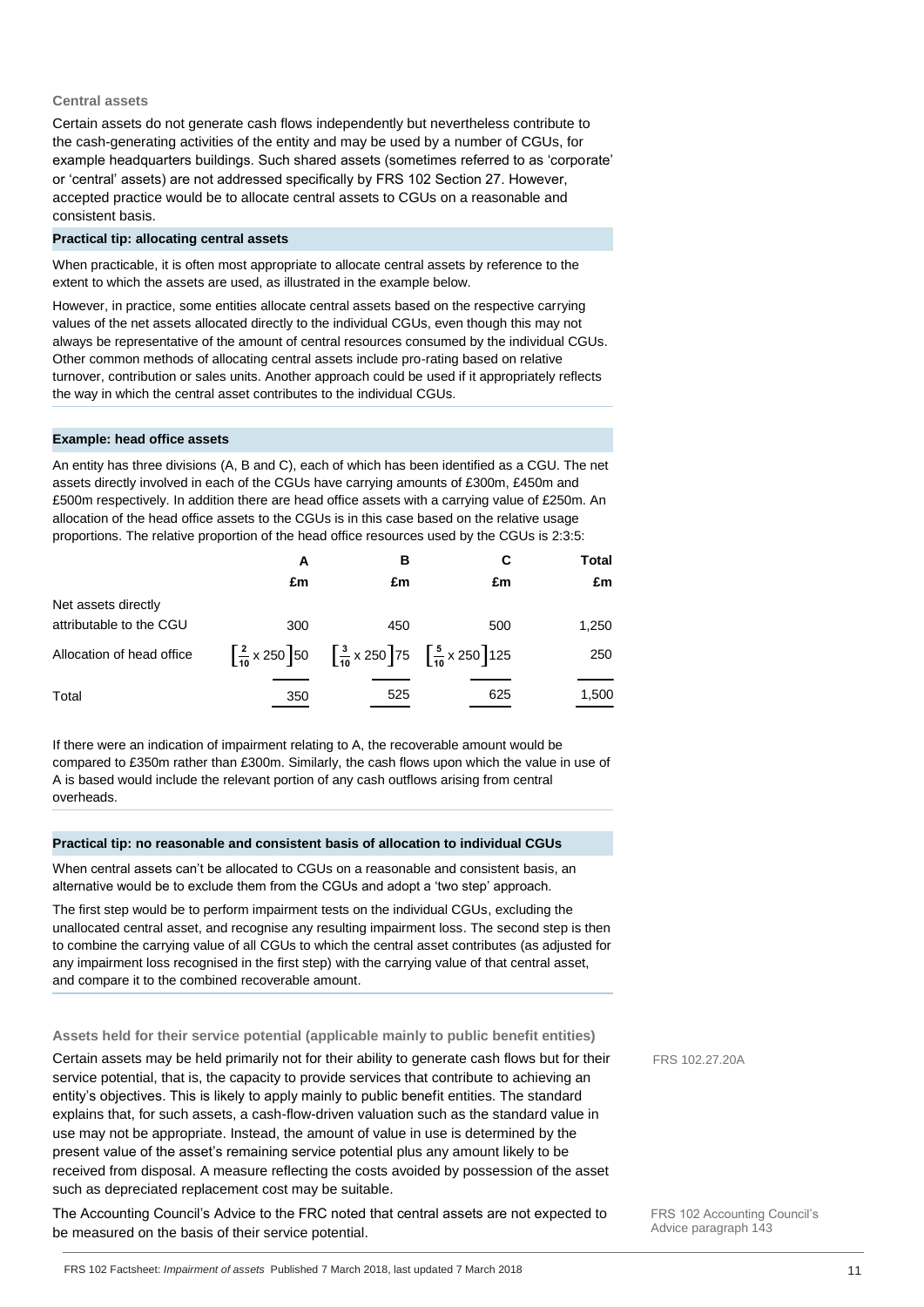# **Other assets – recognising an impairment loss**

# **Accounting for an impairment**

This section sets out the requirements for recognising an impairment loss on an individual asset other than goodwill. Recognising impairment losses for CGUs and additional requirements for goodwill are dealt with in sections 10 and 11 respectively.

When the carrying amount of an asset exceeds its recoverable amount the asset must be written down to its recoverable amount. The reduction in carrying value is an impairment loss.

The appropriate recognition of the debit entry depends on whether the asset is carried at a revalued amount in accordance with another section of FRS 102 (eg, under the revaluation model in Section 17 *Property, Plant and Equipment*) or at historical cost.

- Impairment losses on non-revalued assets are recognised immediately in profit or loss.
- Impairment losses on revalued assets are treated as revaluation decreases and are recognised:
	- in other comprehensive income to the extent of any previously recognised revaluation gain accumulated in equity;
	- otherwise in profit or loss.

# **Example: recognising an impairment loss on non-revalued assets**

A factory which is carried at depreciated historical cost has a carrying amount of £10m. It becomes impaired due to an adverse change in the market for the goods that it produces. Its recoverable amount is estimated to be £7m.

The factory would therefore be written down to £7m with the full impairment loss of £3m being recognised in profit or loss.

# **Example: recognising an impairment loss on revalued assets**

A factory which is subject to a policy of revaluation has a carrying amount of £10m. Its depreciated historical cost is £8m (ie there is a £2m revaluation reserve in equity). The factory becomes impaired due to an adverse change in the market for the goods that it produces. Its recoverable amount is estimated to be £7m.

The factory would therefore be written down to £7m. The first £2m of the impairment loss which reduces the asset's carrying value down to its depreciated historical cost – is recognised in other comprehensive income. The remaining £1m impairment loss is recognised in profit or loss.

# **Subsequent depreciation**

The carrying amount after impairment, less any residual value, forms the asset's new depreciable amount. This should be depreciated over the asset's remaining useful life, which may need to be reassessed.

FRS 102.27.5

FRS 102.17.15F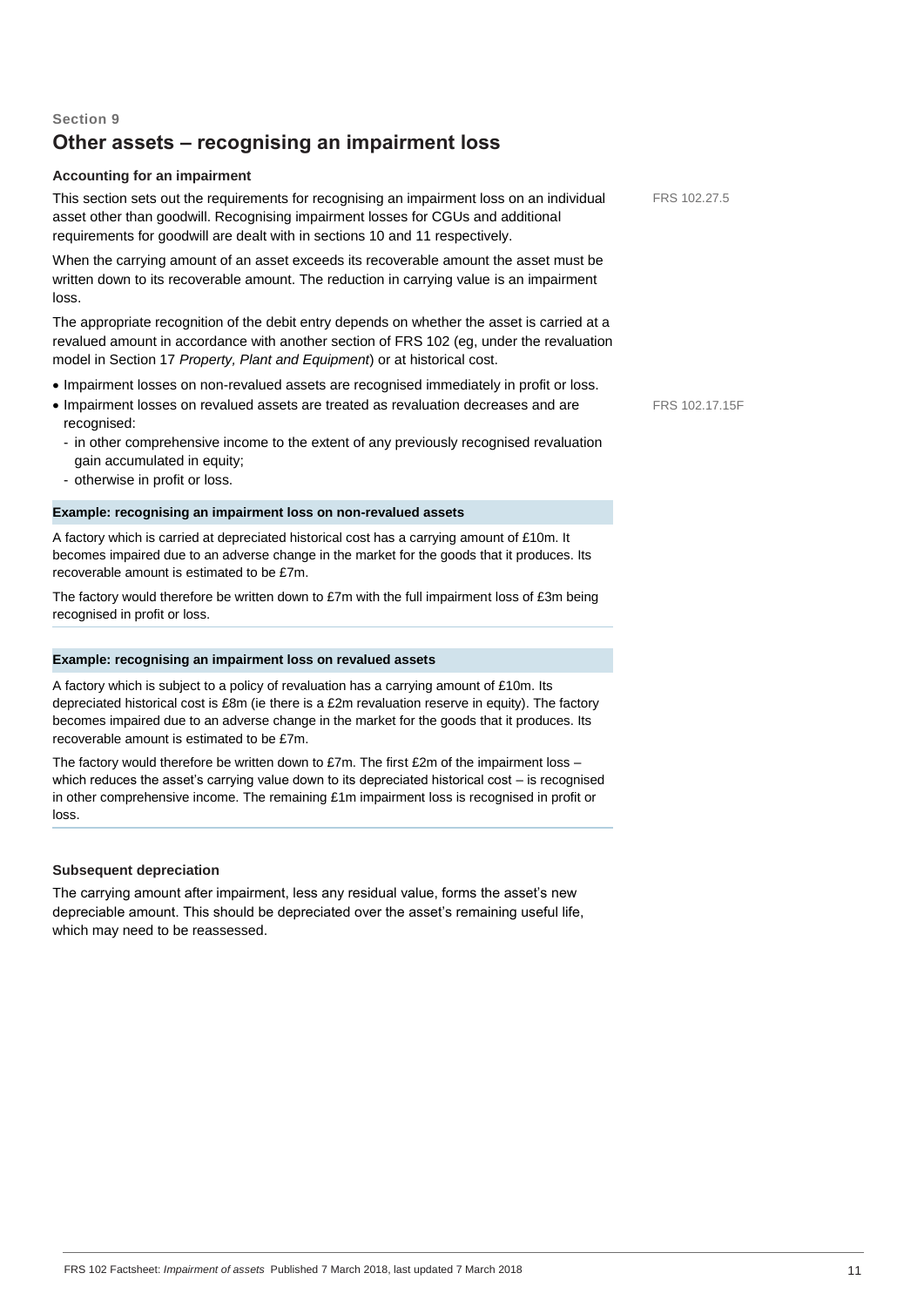# **Section 10 Allocating impairment losses in cash-generating units**

# **Recognising and measuring an impairment loss for a cash-generating unit**

The impairment loss recognised for a CGU has to be allocated to the assets of the unit in the following order:

- first to any goodwill allocated to the CGU; and
- then pro rata to the other assets of the unit based on their individual carrying amounts.

In allocating an impairment loss across the assets of the CGU, the carrying value of an individual asset is not permitted to be reduced below the highest of:

- its fair value less costs to sell (if determinable);
- its value in use (if determinable); and
- zero.

When this restriction means that an amount of impairment loss cannot be allocated to an asset, the excess is allocated pro rata to the other assets of the CGU on the basis of their carrying amounts.

#### **Practical tip: in what order should these steps be taken?**

The implication of the restrictions in FRS 102 paragraph 27.22 is that in practice, in cases when the impairment loss is not fully absorbed by goodwill, an entity has to estimate the recoverable amount of the individual assets in a CGU – to the extent possible – before carrying out the allocation of the overall CGU impairment loss.

# **Example: allocating an impairment loss across a CGU**

An entity carries out an impairment assessment for a CGU with a total carrying value of £2,600,000 and estimates that its total recoverable amount is £1,350,000. The total impairment loss is therefore £1,250,000.

Information on the individual assets in the CGU is as follows:

|                     | Carrying    |                        |              |
|---------------------|-------------|------------------------|--------------|
|                     | amount pre- | <b>Fair value less</b> |              |
|                     | impairment  | costs to sell          | Value in use |
|                     | £'000       | £'000                  | £'000        |
| Goodwill            | 800         |                        |              |
| Other intangibles   | 300         | 100                    | Not known    |
| Property            | 600         | 500                    | Not known    |
| Plant and equipment | 500         | Not known              | Not known    |
| Debtors, cash       | 400         | 400                    | 400          |
| Total               | 2,600       |                        |              |
|                     |             |                        |              |

Allocation of £1,250,000 impairment:

i) first to goodwill: £800,000

ii)pro rata allocation of remaining impairment  $[£1,250,000$  less £800,000 = £450,000] to other assets (carrying value before impairment £1,800,000), restricted to ensure that assets are not written down below the highest of fair value less costs to sell, value in use or nil:

|                            | Other                                                           |                 | <b>Plant and</b> |                         |
|----------------------------|-----------------------------------------------------------------|-----------------|------------------|-------------------------|
|                            | intangibles                                                     | <b>Property</b> |                  | equipment Debtors, cash |
|                            | £'000                                                           | £'000           | £'000            | £'000                   |
| Initial allocation         | 75                                                              | 150             | 125              | 100                     |
|                            | [450x300/1,800] [450x600/1,800] [450x500/1,800] [450x400/1,800] |                 |                  |                         |
| Restricted to              | 200                                                             | 100             | 500              | nil                     |
| <b>Excess impairment</b>   | nil                                                             | 50              | nil              | 100                     |
| Reallocation of impairment | 56                                                              | (50)            | 94               | (100)                   |
|                            | [150x300/800]                                                   |                 | [150x500/800]    |                         |
| Final impairment           | 131                                                             | 100             | 219              |                         |

FRS 102.27.22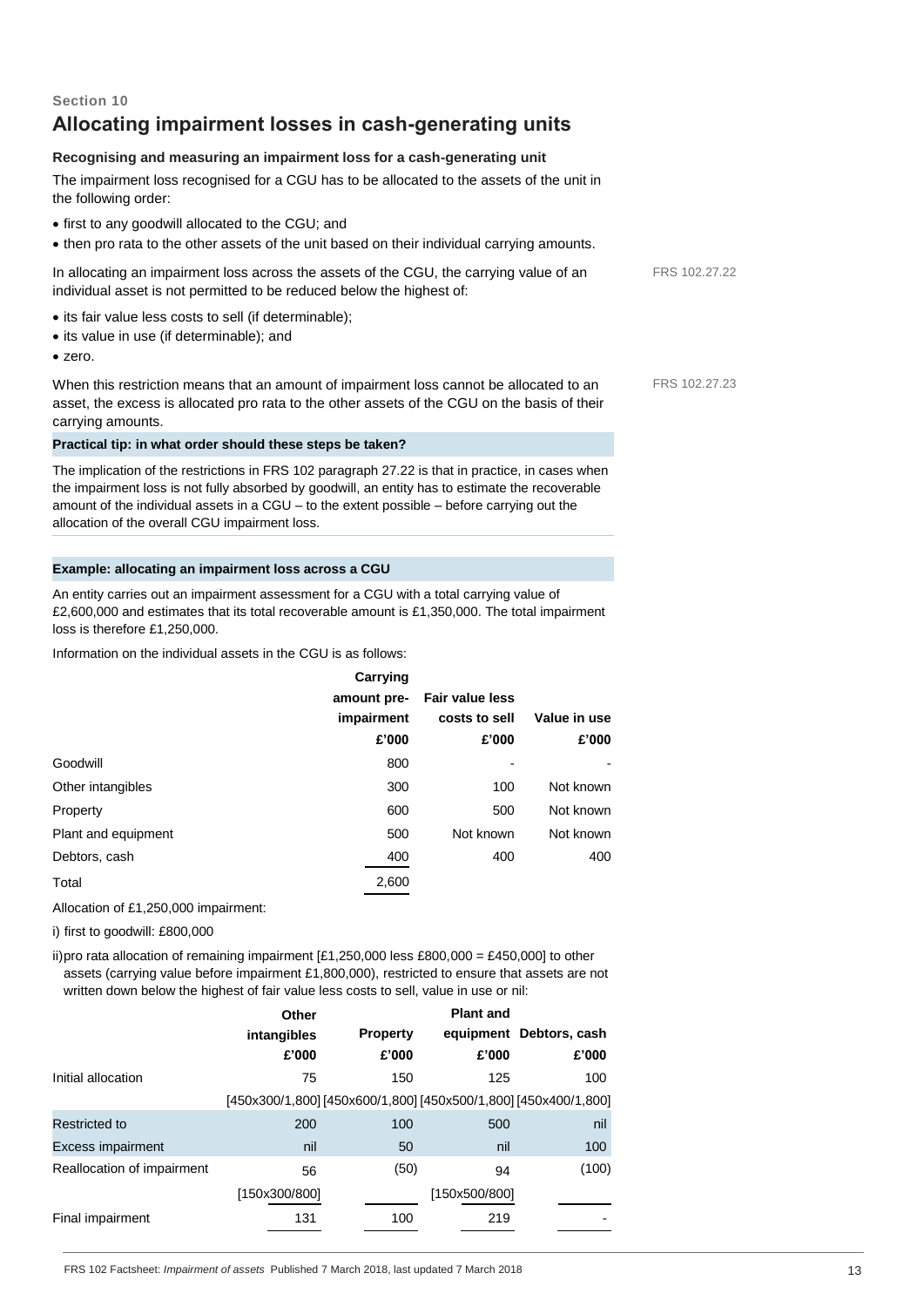The revised carrying values after impairment are therefore:

|                     | Carrying<br>amount pre-<br>impairment | Impairment | Carrying<br>amount<br>post-<br>impairment |
|---------------------|---------------------------------------|------------|-------------------------------------------|
| Goodwill            | 800                                   | 800        | 0                                         |
| Other intangibles   | 300                                   | 131        | 169                                       |
| Property            | 600                                   | 100        | 500                                       |
| Plant and equipment | 500                                   | 219        | 281                                       |
| Debtors, cash       | 400                                   | 0          | 400                                       |
| Total               | 2,600                                 | 1,250      | 1,350                                     |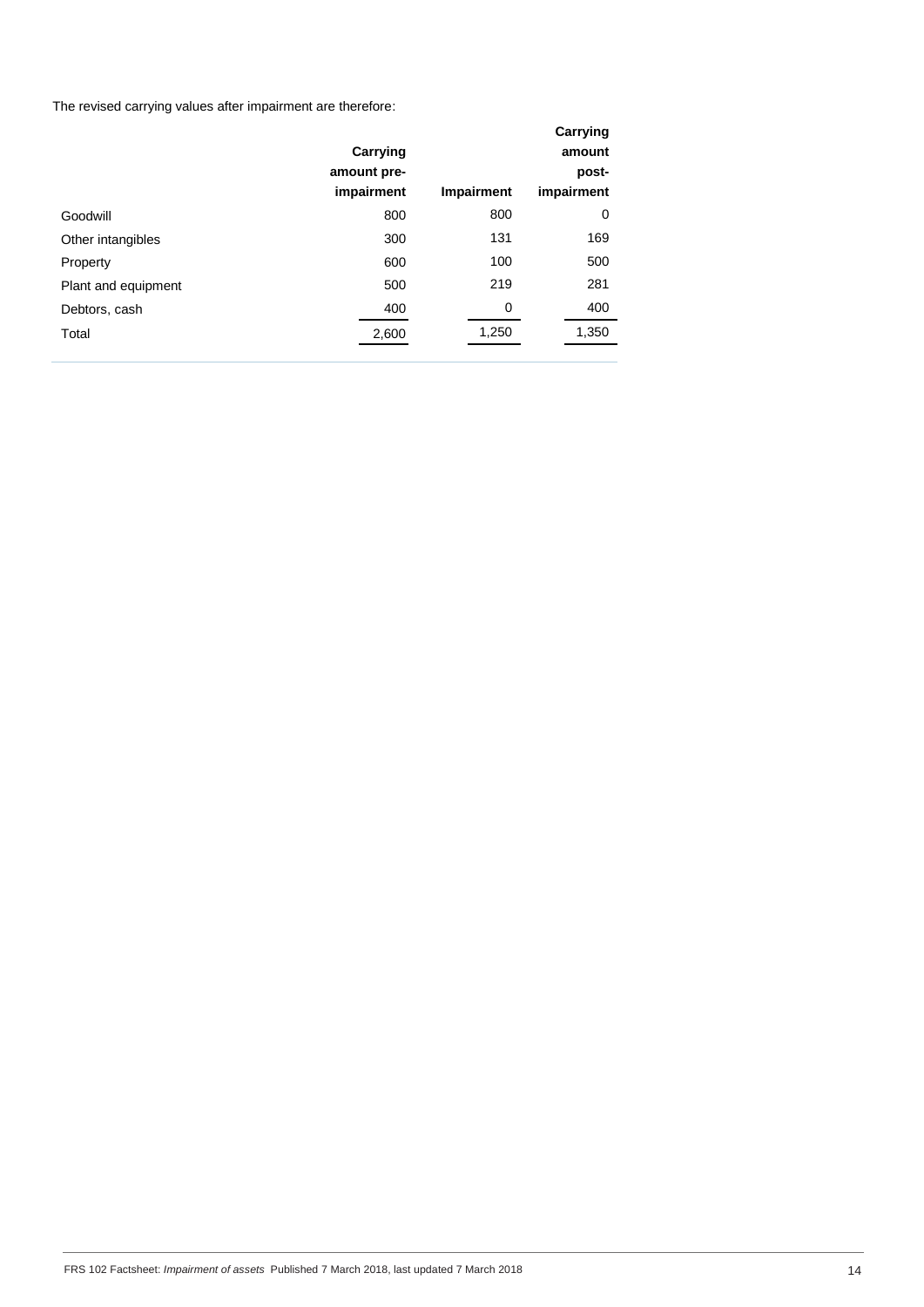# **Section 11 Additional requirements for goodwill**

# **Allocation of goodwill for impairment testing**

| The standard explains that, since goodwill cannot be sold and does not generate cash<br>flows that are independent of the cash flows of other assets, its fair value cannot be                                                                                                                                                                                                                                                                                                                                                                          |         | FRS 102.27.24 |
|---------------------------------------------------------------------------------------------------------------------------------------------------------------------------------------------------------------------------------------------------------------------------------------------------------------------------------------------------------------------------------------------------------------------------------------------------------------------------------------------------------------------------------------------------------|---------|---------------|
| measured directly. The fair value of goodwill therefore has to be derived from                                                                                                                                                                                                                                                                                                                                                                                                                                                                          |         |               |
| measurement of the fair value of the CGU(s) of which the goodwill is a part.                                                                                                                                                                                                                                                                                                                                                                                                                                                                            |         |               |
| For the purposes of impairment testing, goodwill acquired in a business combination must<br>be allocated to each of the CGUs that is expected to benefit from the synergies of the<br>combination. This applies even if none of the assets or liabilities acquired are assigned to<br>those units.                                                                                                                                                                                                                                                      |         | FRS 102.27.25 |
| <b>Non-wholly-owned CGUs</b>                                                                                                                                                                                                                                                                                                                                                                                                                                                                                                                            |         |               |
| When a CGU is not wholly-owned ie, when there is a non-controlling interest in the CGU,<br>part of the recoverable amount of the CGU is attributable to the non-controlling interest in<br>goodwill. For example, the cash flows used in calculating value in use would reflect the<br>entire acquired business, even if in fact the CGU is not wholly-owned. To ensure the<br>comparison with carrying value is like-for-like, the carrying value of the CGU is grossed up<br>for the amount of goodwill attributable to the non-controlling interest. |         | FRS 102.27.26 |
| Example: non-controlling interest measured at the proportionate share of net<br>assets                                                                                                                                                                                                                                                                                                                                                                                                                                                                  |         |               |
| P acquired 60% of S on 1 June 20X2 for £980,000. The net assets of S at this date were<br>£1,200,000. The goodwill arising on acquisition was therefore:                                                                                                                                                                                                                                                                                                                                                                                                |         |               |
|                                                                                                                                                                                                                                                                                                                                                                                                                                                                                                                                                         | £       |               |
| Consideration                                                                                                                                                                                                                                                                                                                                                                                                                                                                                                                                           | 980,000 |               |
| Share of net assets acquired [60% x £1,200,000]                                                                                                                                                                                                                                                                                                                                                                                                                                                                                                         | 720,000 |               |
| Goodwill                                                                                                                                                                                                                                                                                                                                                                                                                                                                                                                                                | 260,000 |               |
| P has identified S to be a CGU.                                                                                                                                                                                                                                                                                                                                                                                                                                                                                                                         |         |               |
|                                                                                                                                                                                                                                                                                                                                                                                                                                                                                                                                                         |         |               |

The business combination will benefit S and other CGUs.

For impairment testing purposes, £180,000 of the goodwill is allocated to S and £80,000 is allocated to other CGUs.

On 31 December 20X2, the recoverable amount of S was assessed to be £1,500,000. The carrying amount of the net assets of S, excluding goodwill, was £1,300,000. The aggregate carrying value including goodwill was therefore £1,480,000 so it might appear that the CGU was not impaired. However, the carrying amount of the CGU must be adjusted to include not only the amount of recognised goodwill allocated to S (£180,000) but also notional unrecognised goodwill attributable to the non-controlling interest before being compared to the CGU's recoverable amount.

|                                                |          | <b>Identifiable</b> |              |
|------------------------------------------------|----------|---------------------|--------------|
|                                                | Goodwill | net assets          | <b>Total</b> |
|                                                | £        | £                   | £            |
| Carrying value                                 | 180.000  | 1,300,000           | 1,480,000    |
| Notional unrecognised goodwill relating to the |          |                     |              |
| non-controlling interest                       |          |                     |              |
| [40/60 x180,000]                               | 120,000  |                     | 120,000      |
|                                                | 300,000  | 1.300.000           | 1,600,000    |
| Recoverable amount                             |          |                     | (1,500,000)  |
| Impairment loss                                |          |                     | 100,000      |
|                                                |          |                     |              |

The impairment loss is allocated first to goodwill. As S is itself a CGU, the goodwill impairment loss is allocated between the controlling and non-controlling interest on the same basis as that on which profit or loss is allocated. In this case the entire impairment loss is absorbed by goodwill so there is no remaining impairment loss to allocate to the other net assets in the CGU.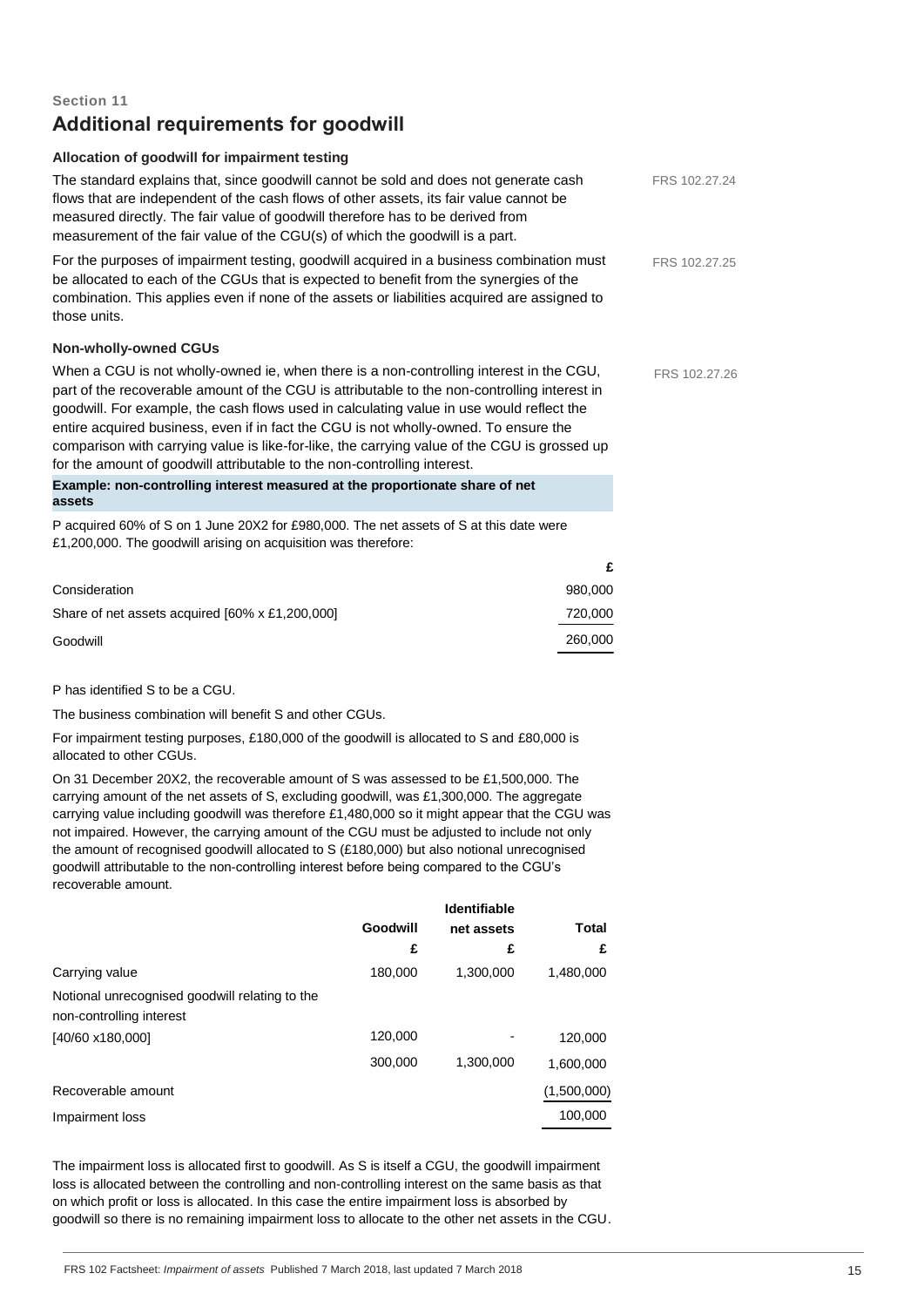|                                     | <b>Unrecognised</b><br>qoodwill<br>£ | Recognised<br>qoodwill<br>£ | <b>Net assets</b><br>£ | Total<br>recognised<br>£ |
|-------------------------------------|--------------------------------------|-----------------------------|------------------------|--------------------------|
| Notional value / carrying<br>amount | 120,000                              | 180,000                     | 1,300,000              | 1,480,000                |
| Impairment                          | (40,000)<br>80,000                   | (60,000)<br>120,000         | 1,300,000              | (60,000)<br>1,420,000    |

£40,000 of impairment loss is allocated to notional goodwill and thus is not recognised in the financial statements. The remaining £60,000 is recognised in profit or loss.

#### **Testing goodwill for impairment**

In some cases, goodwill cannot be allocated to CGUs on anything other than an arbitrary basis. In such cases the standard sets out specific requirements as to how goodwill should be tested for impairment.

The required approach depends on whether the acquired entity has been integrated or not. In this context, integrated means that the acquired business has been restructured or dissolved into the reporting entity or other subsidiaries in the acquiring group.

When the acquired entity has not been integrated, goodwill is tested by determining the recoverable amount of the acquired entity as a whole. When the acquired entity has been integrated, goodwill is tested by determining the recoverable amount of the entire group of entities (excluding any entities that have not been integrated).

Clearly, in order to meet these requirements, total goodwill will need to be separated into goodwill related to entities that have been integrated and goodwill related to other entities.

The entity should also apply the requirements for calculating the recoverable amount and allocating impairment losses that apply to CGUs, as set out in FRS 102 paragraphs 27.21- 23 and explained in section 10 above.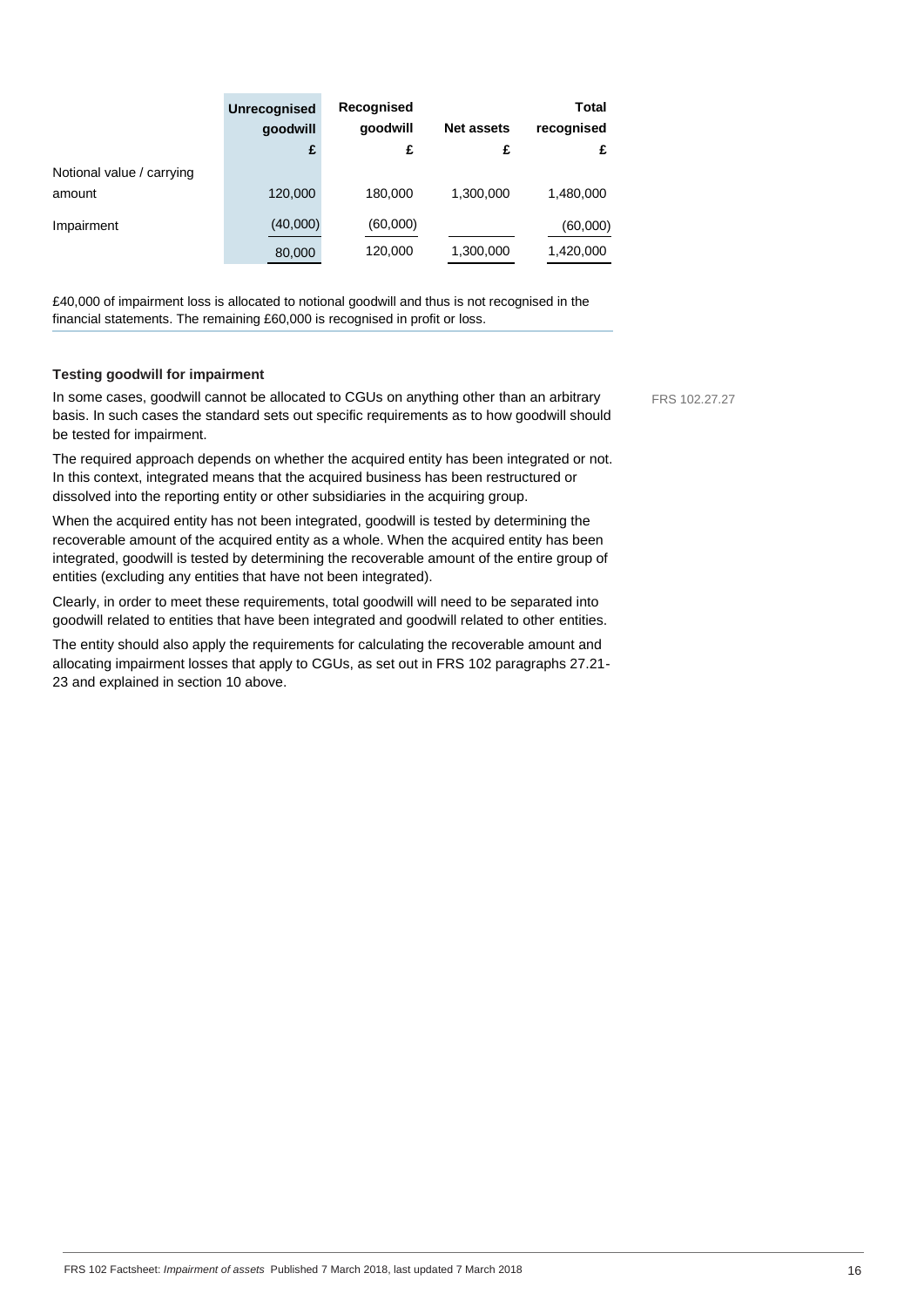# **Section 12 Other assets - reversal of an impairment loss**

# **General principles**

## **Goodwill**

An impairment loss in respect of goodwill is not permitted to be reversed in a subsequent period. There are no exceptions to this even if the indications are that the reasons for the impairment no longer exist.

# **Other assets**

For all assets other than goodwill, an impairment loss is reversed in a subsequent period if, and only if, the reasons for the loss have ceased to apply.

An entity has to assess at each reporting date whether there is any indication that an impairment recognised in a prior period no longer exists or may have decreased in amount. There is no element of choice in this: if there has been a reversal of impairment it must be recognised. Indications of the reversal of an impairment loss are generally the inverse of the indications of an impairment set out in section 7 above.

# **Recognising a reversal**

The procedure for determining whether an entity should recognise the reversal of an impairment loss – which could be in whole or in part – depends on whether the original loss related to an individual asset or to a CGU.

### **Individual impaired asset**

The starting point is to estimate the recoverable amount of the asset at the current reporting date. If the new recoverable amount is higher than the asset's carrying amount, then the carrying amount is increased to the recoverable amount.

However, any impairment reversal is subject to a limit: the revised carrying amount is not permitted to be higher than it would have been (net of depreciation or amortisation) had no impairment loss been recognised in prior years.

# **Example: reversing an impairment**

An asset has a cost of £100 and a useful life of 10 years.

The entity recognises an impairment loss of £32 in year 2 but assesses in year 4 that the reasons for the loss have ceased to apply. The asset's recoverable amount at the end of year 4 is estimated at £66.

The asset's carrying amount would be determined as follows:

| <b>Memorandum</b>               |          |      |      |     |                |      |
|---------------------------------|----------|------|------|-----|----------------|------|
| Time                            | $\Omega$ | 1    | 2    | 3   | $\overline{4}$ | 5    |
| Depreciated historical cost     | 100      | 90   | 80   | 70  | 60             | 50   |
|                                 |          |      |      |     |                |      |
| Period                          |          | 1    | 2    | 3   | 4              | 5    |
|                                 |          | £    | £    | £   | £              | £    |
| Carrying amount brought forward |          | 100  | 90   | 48  | 42             | 60   |
| Depreciation                    |          | (10) | (10) | (6) | (6)            | (10) |
| Impairment / Reversal           |          |      | (32) |     | $24*$          |      |
| Carrying amount carried forward |          | 90   | 48   | 42  | 60             | 50   |

\*Although recoverable amount is £66, the impairment reversal is restricted to £24 as the asset's carrying amount may not exceed depreciated historical cost.

FRS 102.27.28

FRS 102.27.29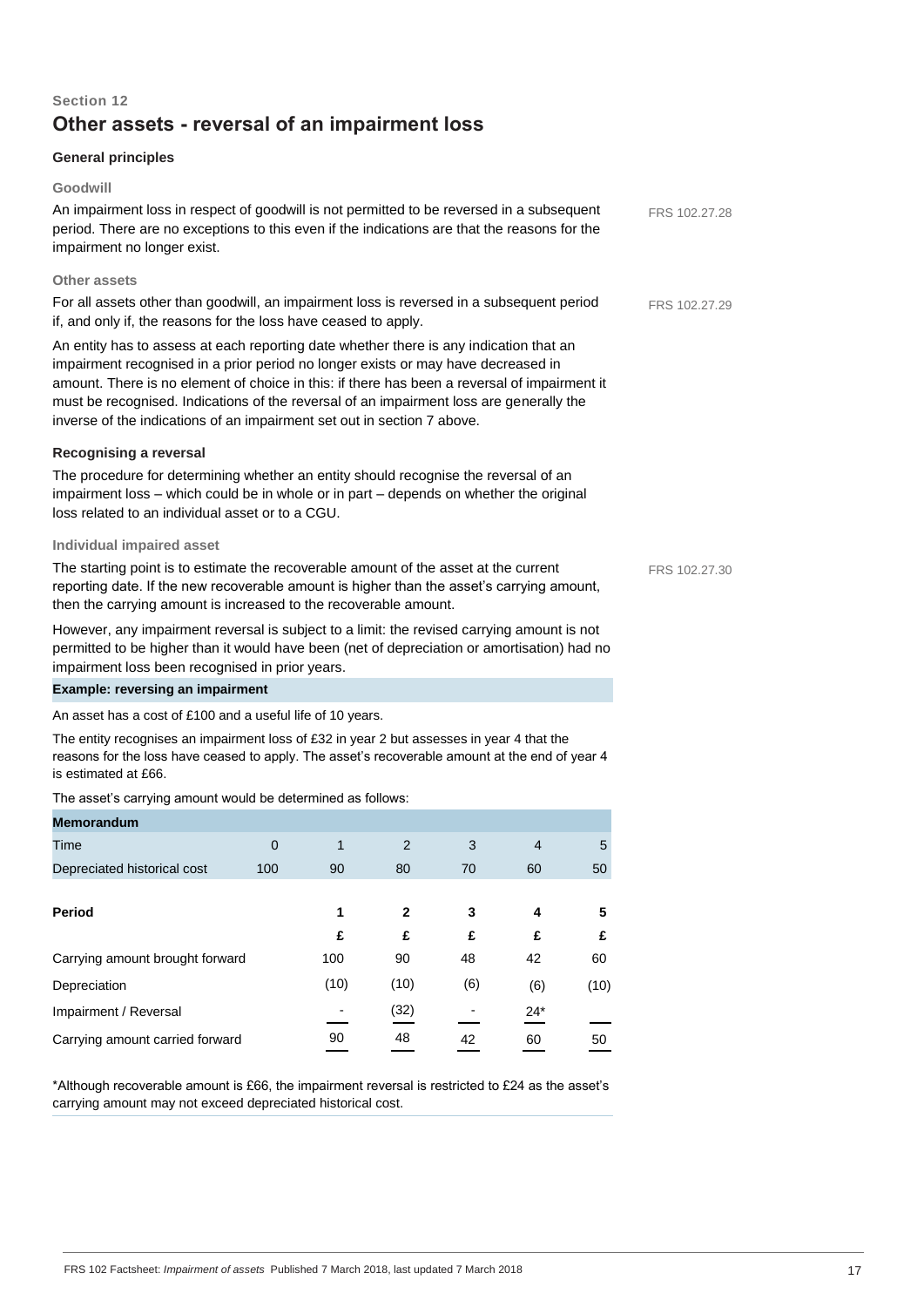### **Cash-generating unit**

Again, the first step is to estimate the CGU's recoverable amount at the current reporting date. If the new recoverable amount is higher than the CGU's carrying amount, then the carrying amount of the CGU is increased to the new recoverable amount. The amount of the reversal is allocated to the assets in the CGU, except for goodwill, pro rata with the carrying amounts of those individual assets. As for reversals in respect of individual assets, this is subject to a limit. The revised carrying amount of each asset in the CGU is not permitted to be higher than the lower of its recoverable amount and the carrying value that it would have had if no impairment loss had been recognised for the asset in prior periods. **Presentation of the credit** FRS 102.27.31

The amount of the impairment reversal is recognised immediately in profit or loss, unless the asset is carried at a revalued amount in accordance with another section of FRS 102 (for example, under the revaluation model in Section 17 *Property, Plant and Equipment*).

An impairment reversal on a revalued asset is treated as a revaluation increase and is recognised: FRS 102.17.15E

- in profit or loss to the extent it reverses a revaluation decrease of the same asset previously recognised in profit or loss;
- otherwise in other comprehensive income.

# **Subsequent depreciation or amortisation**

When there has been a reversal of an impairment loss, the subsequent depreciation or amortisation of the individual asset, or of each asset in the CGU, is based on the revised carrying amount. The revised carrying amount, less any residual value, is therefore allocated over the asset's remaining useful life.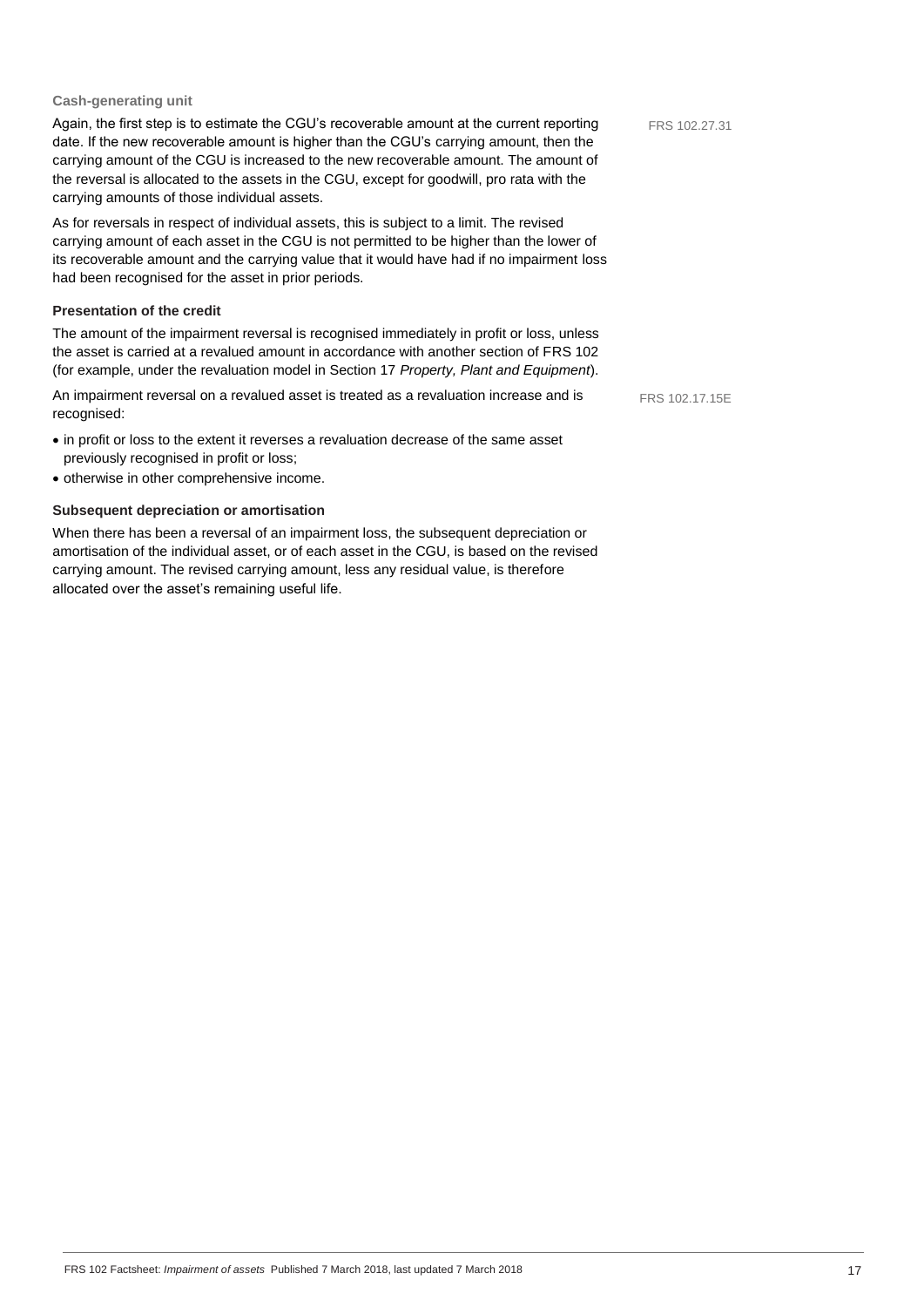# **Disclosures**

| <b>Disclosures required by Section 27</b><br>Disclosure is required of:                                                                                                                                                                                                                                                                                                                                                                                                                                                                                                                               | FRS 102.27.32     |
|-------------------------------------------------------------------------------------------------------------------------------------------------------------------------------------------------------------------------------------------------------------------------------------------------------------------------------------------------------------------------------------------------------------------------------------------------------------------------------------------------------------------------------------------------------------------------------------------------------|-------------------|
| • the amount of any impairment losses recognised in profit or loss during the period;<br>• the amount of any reversals of impairment losses recognised in profit or loss during the<br>period;<br>• in each case the line item(s) in the statement of comprehensive income (or in the profit<br>and loss account if presented) in which the impairment or reversal is included; and<br>• a description of the events and circumstances that led to the impairment or reversal.                                                                                                                        |                   |
| These disclosures are required separately for each of the following classes of asset:                                                                                                                                                                                                                                                                                                                                                                                                                                                                                                                 | FRS 102.27.33     |
| • inventories:<br>• property, plant and equipment (including any investment property accounted for by the<br>cost method);<br>· goodwill;<br>· other intangible assets;<br>• investments in associates;<br>• investments in joint ventures.                                                                                                                                                                                                                                                                                                                                                           |                   |
| <b>Disclosures required by Section 17</b>                                                                                                                                                                                                                                                                                                                                                                                                                                                                                                                                                             |                   |
| In addition, Section 17 Property, Plant and Equipment requires the following disclosures<br>for each class of asset:                                                                                                                                                                                                                                                                                                                                                                                                                                                                                  | FRS 102.17.31     |
| • the accumulated depreciation (aggregated with accumulated impairment losses) at the<br>beginning and the end of the reporting period.<br>• The impairment losses recognised or reversed in profit or loss as part of the<br>reconciliation of the carrying amount of property, plant and equipment at the beginning<br>and end of the reporting period.                                                                                                                                                                                                                                             |                   |
| <b>Other disclosures</b>                                                                                                                                                                                                                                                                                                                                                                                                                                                                                                                                                                              |                   |
| The impairment of assets is an area in which assumptions about the future play a<br>fundamental role, so entities will also need to consider the requirements of FRS 102<br>Section 8 Notes to the Financial Statements, and in particular the need to disclose<br>information about key sources of estimation uncertainty. When those sources of estimation<br>uncertainty carry a significant risk of causing a material adjustment to the carrying<br>amounts of assets within the next financial year, details of the nature of the assets affected<br>and their carrying value must be provided. | FRS 102.8.7       |
| <b>Small entities</b>                                                                                                                                                                                                                                                                                                                                                                                                                                                                                                                                                                                 |                   |
| Small entities applying FRS 102 Section 1A Small Entities are not required to provide the<br>detailed disclosures set out above; for such entities, the required disclosures are restricted<br>to the amount of any impairment losses and/or reversal of impairment losses of fixed                                                                                                                                                                                                                                                                                                                   | FRS 102.1AC.20-21 |
| assets. However, further information on impairments must be presented when necessary<br>to meet the overriding requirement for the financial statements to give a true and fair view.                                                                                                                                                                                                                                                                                                                                                                                                                 | FRS 102.1A.16-17  |